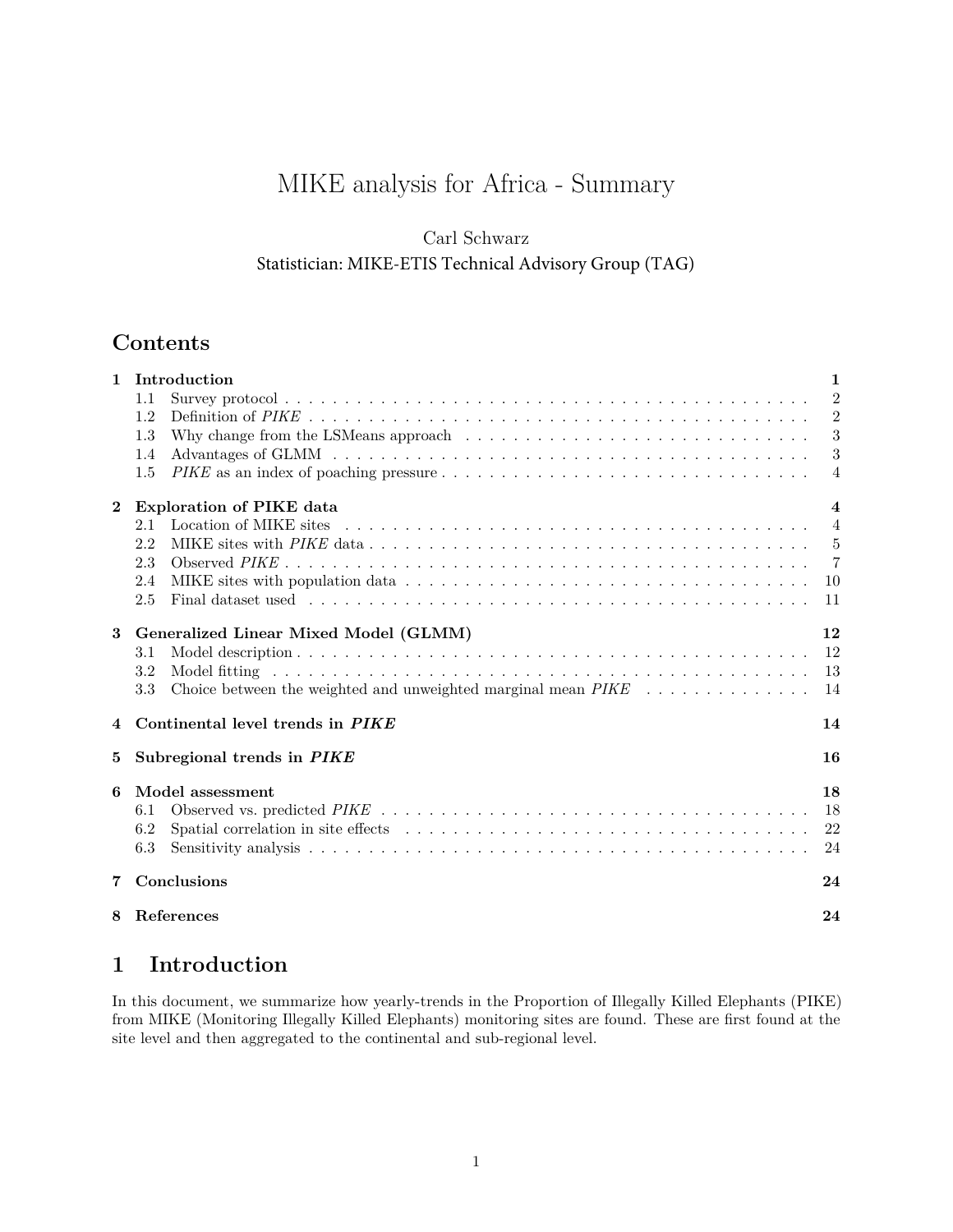#### <span id="page-1-0"></span>**1.1 Survey protocol**

Briefly, MIKE data is collected on an annual basis in designated MIKE sites by law enforcement and ranger patrols in the field and through other means. When an elephant carcass is found, site personnel try to establish the cause of death and other details, such as sex and age of the animal, status of ivory, and stage of decomposition of the carcass. This information is recorded in standardized carcass forms, details of which are then submitted to the MIKE Programme. As expected, different sites report widely different numbers of carcasses, as encountered carcass numbers are a function of: population abundance; natural mortality rates; the detection probabilities of elephant carcasses in different habitats; differential carcass decay rates; levels of illegal killing; and levels of search effort and site coverage. Because of these features of the survey data, the number of carcasses found is unlikely to be proportional to the total mortality and trends in observed numbers of illegally killed elephants may not be informative of the underlying trends in poaching pressure.

#### <span id="page-1-1"></span>**1.2 Definition of** *PIKE*

Consequently, the observed proportion of illegally killed elephants (PIKE) as an index of poaching levels has been used in the MIKE analysis in an attempt to account for differences in patrol effort between sites and over time:

$$
PIKE_{sy} = \frac{Number\ of\ illegally\ killed\ elephants_{sy}}{Total\ Carcases\ Reson{Example 2}} \label{eq:PIKE}
$$

where the subscripts *sy* refer to site and year respectively.

Computing a continent-wide PIKE is challenging for several reasons, including as mentioned above:

- Detection probabilities of elephant carcasses in various habitats differ.
- Levels of search effort and site coverage differ between sites.
- Not all sites report in all years.
- Number of carcasses in both categories varies considerably across space and time.

In past years, a simple linear model on the PIKE values was computed as described in [https://cites.org/site](https://cites.org/sites/default/files/notif/E-Notif-2019-046.pdf) [s/default/files/notif/E-Notif-2019-046.pdf.](https://cites.org/sites/default/files/notif/E-Notif-2019-046.pdf) This is denoted the *LSMeans* approach.

The PIKE trend is calculated using estimated marginal means of a linear model weighted by the total number of observed carcasses. The continental PIKE trend is estimated based on a model with subregion and year as factors, while the subregional trends are estimated from a model using country and year as factors.

As indicated in the MIKE report to the 18th meeting of the Conference of Parties to CITES available at [https://cites.org/sites/default/files/eng/cop/18/doc/E-CoP18-069-02.pdf,](https://cites.org/sites/default/files/eng/cop/18/doc/E-CoP18-069-02.pdf) the CITES Secretariat, in collaboration with the MIKE-ETIS TAG statisticians and an independent statistician, initiated a process to review the MIKE analytical methodology to determine whether it could be refined or its scientific robustness improved, and to further enhance the analytical basis for MIKE. The approach included a review of the current methodology, and consideration of new statistical developments and, therefore, alternative methods or models for *PIKE* trend analysis, while taking into consideration the imbalances and inconsistencies inherent in the data. Burn, Underwood and Blanc (2011) used a Bayesian hierarchical model based on a generalized linear mixed model (logistic regression with random effects) to resolve many of these issues.

Issues with the collection of the data such as:

- search patterns are not random and often directed to illegally killed elephants;
- misclassification of animals as unknown causes of mortality rather than illegally or natural mortality based on the preponderance of evidence;
- errors in the data

are not considered here, but the CITES MIKE CCU is preparing discussion papers that explains these issues in more detail.

This document is a brief summary of the result of using a GLMM to estimate trends in *PIKE*. A technical document is available with detailed results, model assessment, and a sensitivity analysis.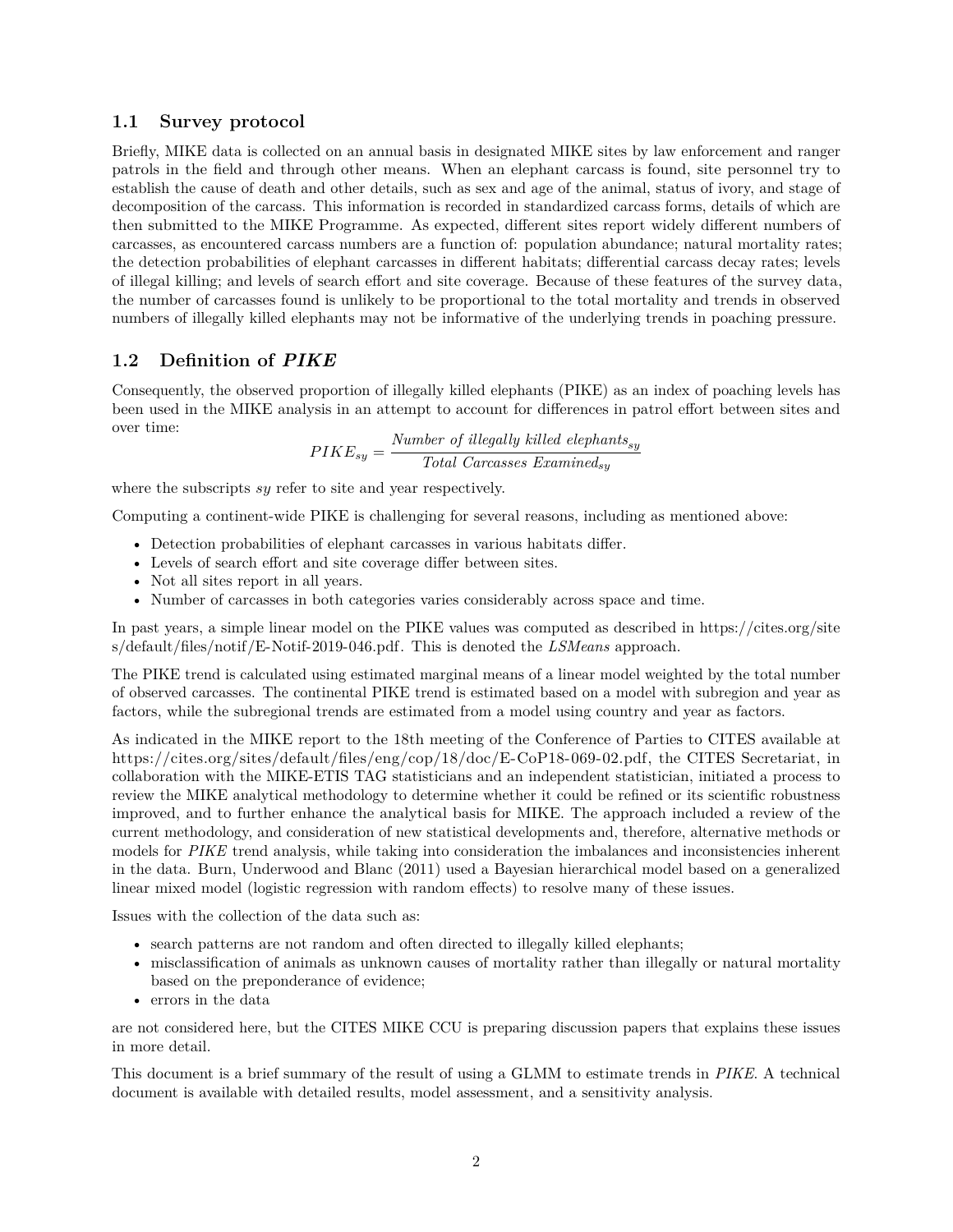### <span id="page-2-0"></span>**1.3 Why change from the LSMeans approach**

The *LSMeans* approach has been used for the *PIKE* trend analysis in the reports to previous meetings of the Conference of the Parties (CoP16, Bangkok, 2013 in document CoP16 Doc. 53.1; and CoP17, Johannesburg, 2016, in document CoP17 Doc. 57.5); and to meetings of the Standing Committee (SC62, Geneva, July 2012, in document SC62 Doc. 46.1 (Rev. 1); SC65, Geneva, July 2014, in document SC65 Doc. 42.1; SC66, Geneva, January 2016, in document SC66 Doc. 47.1; SC69, Geneva, November 2017, in document SC69 Doc. 51.1; and SC70, Sochi, October 2018, in document SC70 Doc. 49.1). However, there are a number of issues with this approach

- Predicted *PIKE* values could be less than 0 or greater than 1
- Each country is given equal weight regardless of the number of *MIKE* sites or the abundance of elephants in each site at the sub-regional level. For example, in Eastern Africa, both Kenya (4 *MIKE* sites) and Eritrea (1 *MIKE* site) are given equal weight in computing the subregional PIKE. But at the continental level, countries are ignored and data pooled over all sites in a sub-region.
- The *LSMeans* is not consistent in how to aggregate to larger levels. The mean of the *LSMeans* estimates of *PIKE* at the sub-regional level from the individual sub-regional models, will not match the estimated *PIKE* at the continental level estimated using the continental model because country is or is not included in the two models.
- It is difficult to apply different weighting, e.g. by elephant populations at the *MIKE* or country level.
- The *LSMeans* approach imputes *PIKE* for missing country-year combinations at the sub-regional level, but the individual *MIKE* sites could differ in the patterns of missingness across years. Consequently, the country may appear to have data for every year, but the country-wide aggregate data is based on a different combination of *MIKE* sites across the years. A similar problem occurs in the analysis at the continental level.
- Not all sources of variation are included in estimates of uncertainty. For example, binomial variation (Section 5.2 of the technical document) at the site-year level is not included, i.e. if the actual *PIKE* of all elephants at the *MIKE* site is .20, then the observed *PIKE* in the sample of carcasses examined will vary around 0.20.

The impact of giving equal weight at the country level or at the *MIKE* site level is explored in more detail in Appendix 3 where this has a noticeable impact on the sub-regional *PIKE* for East Africa.

### <span id="page-2-1"></span>**1.4 Advantages of GLMM**

At the recent MIKE-ETIS TAG meeting (September 2019, Nairobi), the use of the generalized linear mixed model (GLMM) was recommended going forward. This document provides an analysis of the *PIKE* data using a GLMM, compares the results to those from the previous analyses, and explores the impacts of various assumptions on the estimated *PIKE*.

The advantages of the GLMM approach are:

- The new model fully accounts for the binomial structure at the site-year level, i.e. of *n* carcasses observed, *x* are illegally killed.
- The new model fully accounts for different sample sizes, i.e. a *PIKE* based on observing 1 illegally killed elephants out of 2 elephant carcasses is given different weight than a *PIKE* based on observing 20 illegally killed elephants out of 40 elephant carcasses.
- Imputation of missing data takes place at the MIKE site level based on the relationship of *PIKE* in this site to the *PIKE* at other sites across time.
- Each *MIKE* site is given equal weight when computing the continental or sub-regional *PIKE*. Consequently, countries with more *MIKE* sites will automatically be given more weight in the aggregate *PIKE* estimates.
- It is easy to apply other weightings, e.g. by the elephant population abundances at each *MIKE* site when computing an aggregate *PIKE*
- Multiple sources of variation are automatically included, e.g. binomial variation at the site-year level, site-year interactions representing the changes in *PIKE* over time at a particular *MIKE* site, and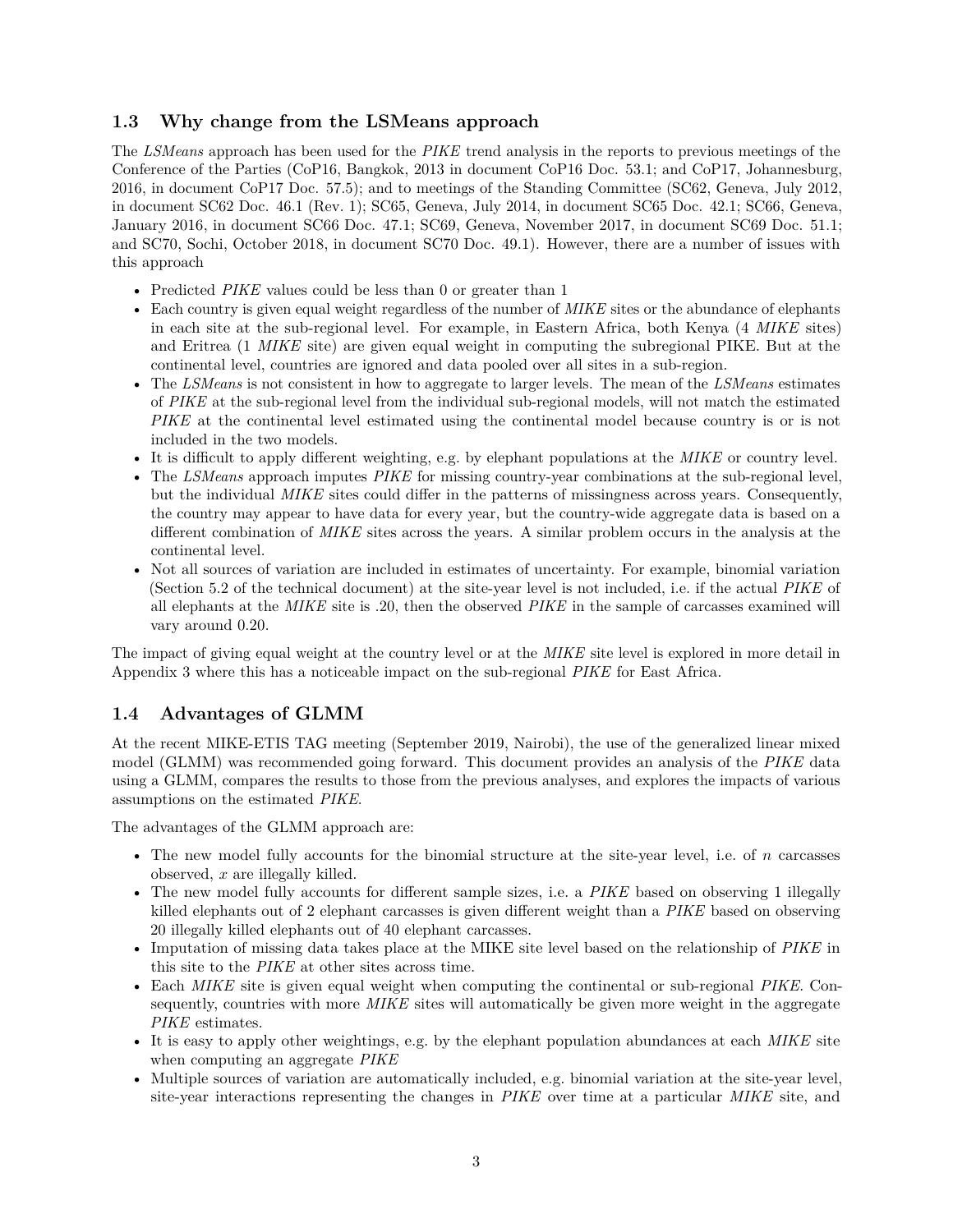site-to-site variation. This variation is automatically included in the uncertainty of the aggregate *PIKE* estimates.

- Uncertainty of the estimated *PIKE* at the continental or sub-regional level can be computed assuming that the current *MIKE* sites are index sites (and fixed) or random sample of potential *MIKE* sites. The current design is somewhat between these two extremes, and so the uncertainty reported under these two ways of viewing the current set of *MIKE* sites represents a lower and upper bound of uncertainty.
- It is easy to include estimates of uncertainty in elephant abundances when weighting *MIKE* sites by elephant abundances. This is currently not yet done because of issues in determining the uncertainty in these abundance estimates (see Section 8.7 of the technical document).
- The current model implicitly accounts for spatial autocorrelation in the *PIKE* among *MIKE* sites that are geographically close. The estimated site-level effects are similar for sites that are geographically close and have similar levels of governance and poaching.
- It will be possible to extend this model to account explicitly for spatial and spatial-temporal autocorrelation (Zuur, 2019 )

### <span id="page-3-0"></span>**1.5** *PIKE* **as an index of poaching pressure**

The value of *PIKE* computed by *LSMeans* and the *GLMM* approach should be considered as an INDEX of poaching pressure. We hope that trends in the index reflect trends in the actual levels of poaching. Converting the value of *PIKE* into a measure of actual poaching mortality is complicated due to the following:

- Effects of changing natural mortality over time are confounded with changes in *PIKE*.
- MIKE sites are not selected at random and so the marginal mean *PIKE* may not be representative of the actual marginal mean *PIKE*.
- Poaching at MIKE sites may not be representative of poaching in areas outside of the MIKE site.
- The unweighted marginal mean *PIKE* gives equal weight to every MIKE site. We have investigated in the technical report the impact of weighting sites by the population abundance of elephants associated with that site, but have not included estimates of uncertainty in the population abundance estimates.
- There are a number of issues with the collection of the data such as:
	- **–** Management related deaths are included in the number of carcasses examined (the denominator of *PIKE*) at this point in time;
	- **–** search patterns are not random and often directed to illegally killed elephants;
	- **–** misclassification of animals as unknown causes of mortality rather than illegally or natural mortality based on the preponderance of evidence;
	- **–** errors in the data

The CITES MIKE CCU is preparing a discussion paper that explores data issues in more detail.

For these reasons, great care should to be taken and assumptions should be well documented when converting the estimated *PIKE* to actual levels of poaching mortality.

## <span id="page-3-1"></span>**2 Exploration of PIKE data**

### <span id="page-3-2"></span>**2.1 Location of MIKE sites**

There are 68 MIKE sites in Africa broken into 4 regions. Data from only 61 MIKE sites across the sub-regions are used in the analysis because some sites have never submitted data or are currently lacking population abundance data.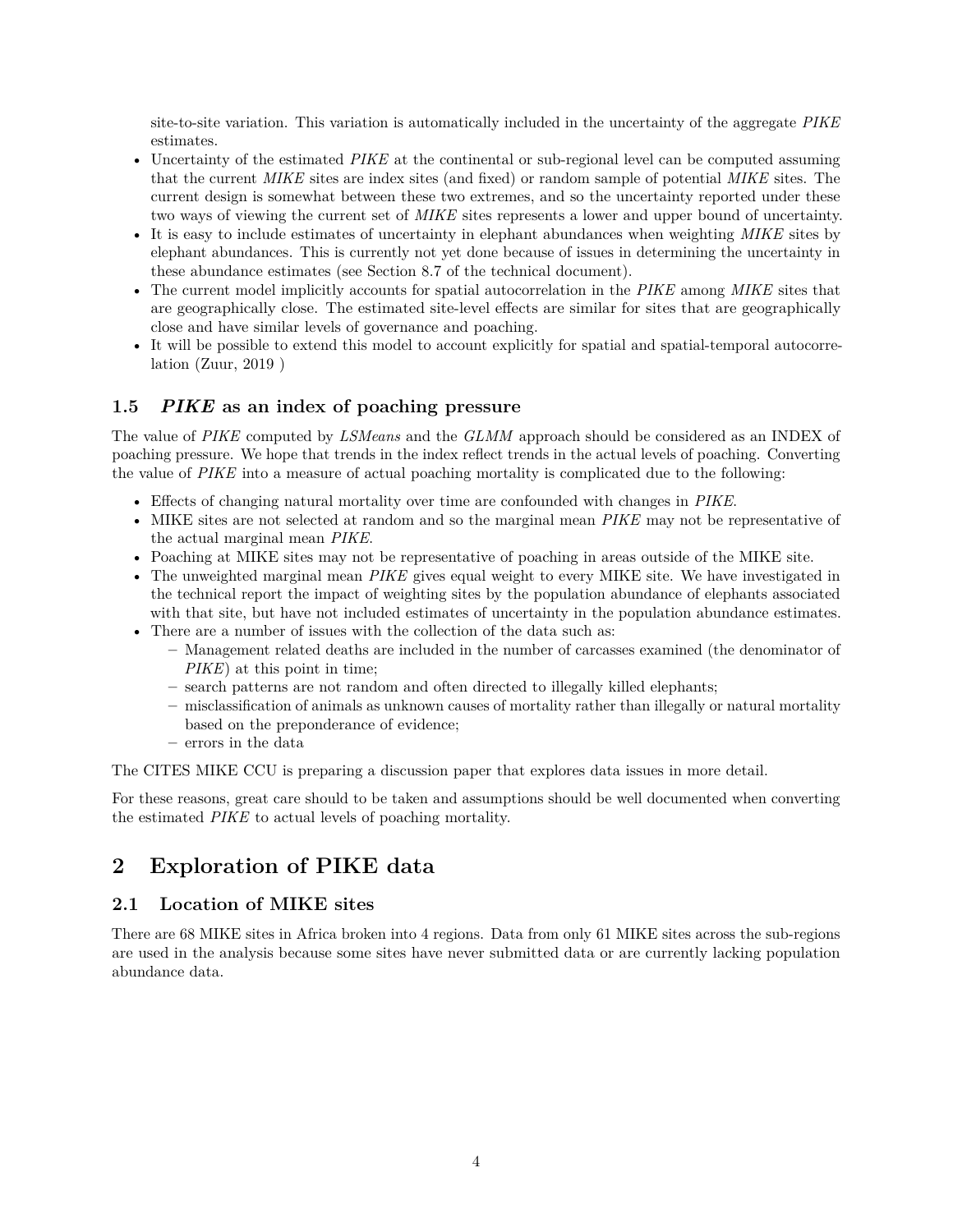

#### <span id="page-4-0"></span>**2.2 MIKE sites with** *PIKE* **data**

In addition to the above, some sites have reported 0 (zero) carcasses detected in some years.

The current analysis treats site that did not report on any carcasses in a year (no patrol effort) and a site that reports 0 carcasses examined in year (patrol effort but no carcasses found) in the same way. This is because information on patrol effort is not currently used in the analysis and only the number of carcasses examined and the number of illegally killed elephants in the sample of carcasses is used. In the latter case, 0 illegal carcasses out of 0 carcasses examined gives a *PIKE* for that site-year of 0/0 which is indeterminate and cannot be used in any mathematical analysis of *PIKE*.

The following plot shows that there are some sites that have reported data for at least one carcass in as little as one year, but other sites have reported data for at least one carcass in almost every year.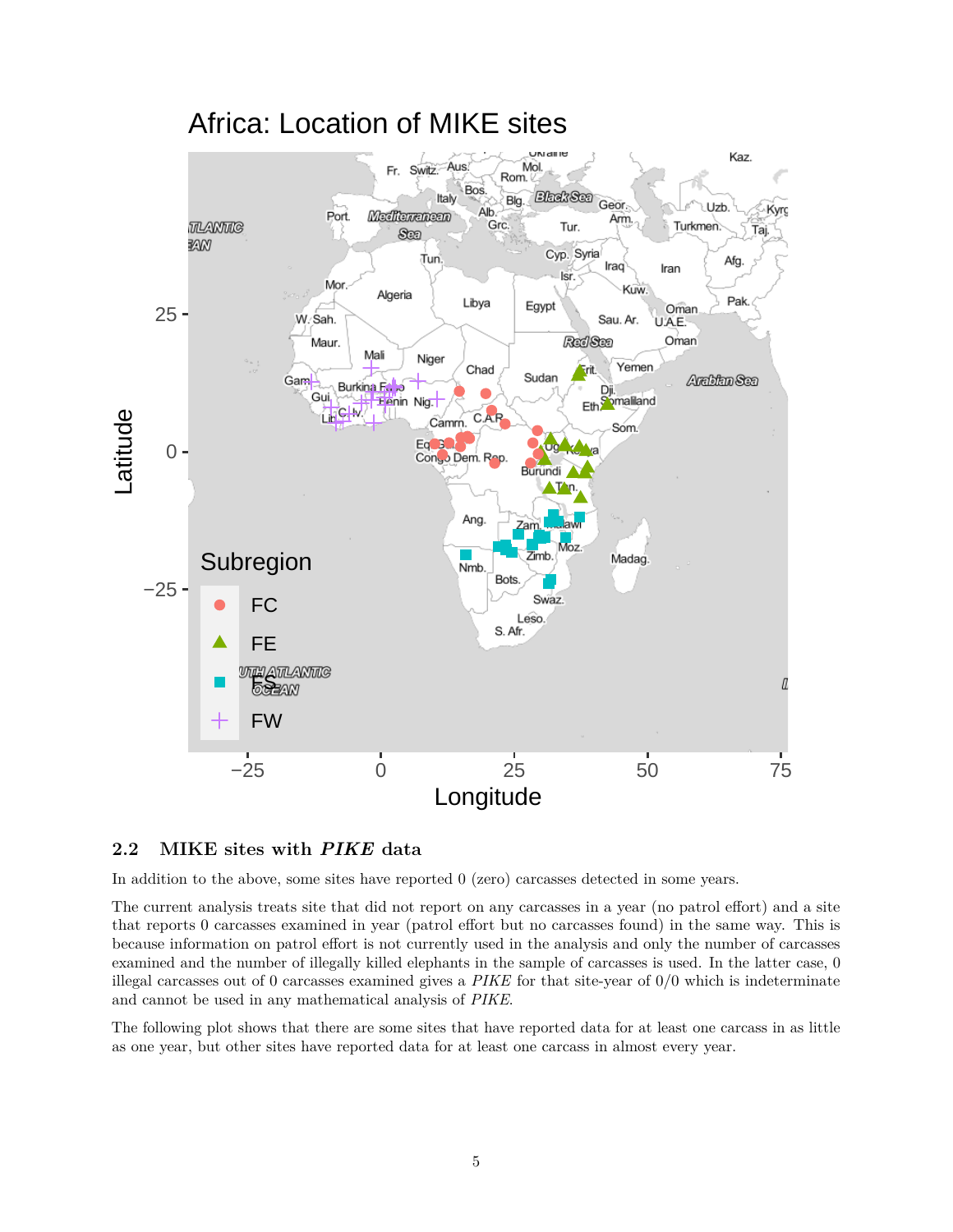

### Africa: When is each site measured

In total, there are 711 unique site-years in Africa since 2003 where data has been reported (and the number of reported carcasses  $> 0$ ).

The number of carcasses reported in each site-year since 2003 varies enormously from 1 to 351 carcasses.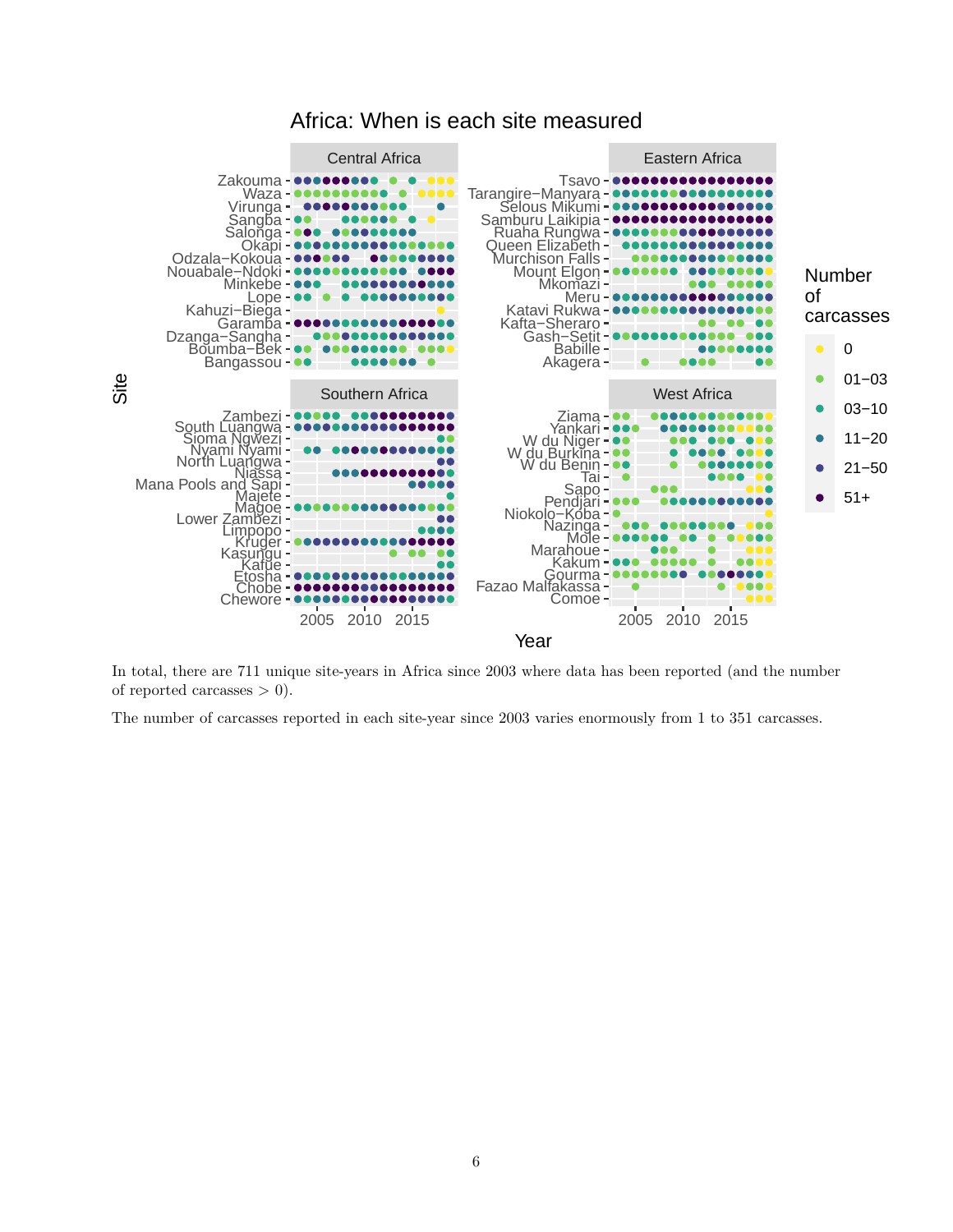

The unusual data point for West Africa where one site reported a large number of carcasses in one year is correct and corresponds to the MIKE site Gourma (GOU) with total number of carcasses equal to 134, of which 130 were poached by armed groups who entered the area.

### <span id="page-6-0"></span>**2.3 Observed** *PIKE*

A plot of the observed *PIKE* values from each site-year shows a wide range in the observed *PIKE* values, but many of the observed *PIKE* values close to 0 or 1 occur in sites with only a small number of carcasses examined in a year: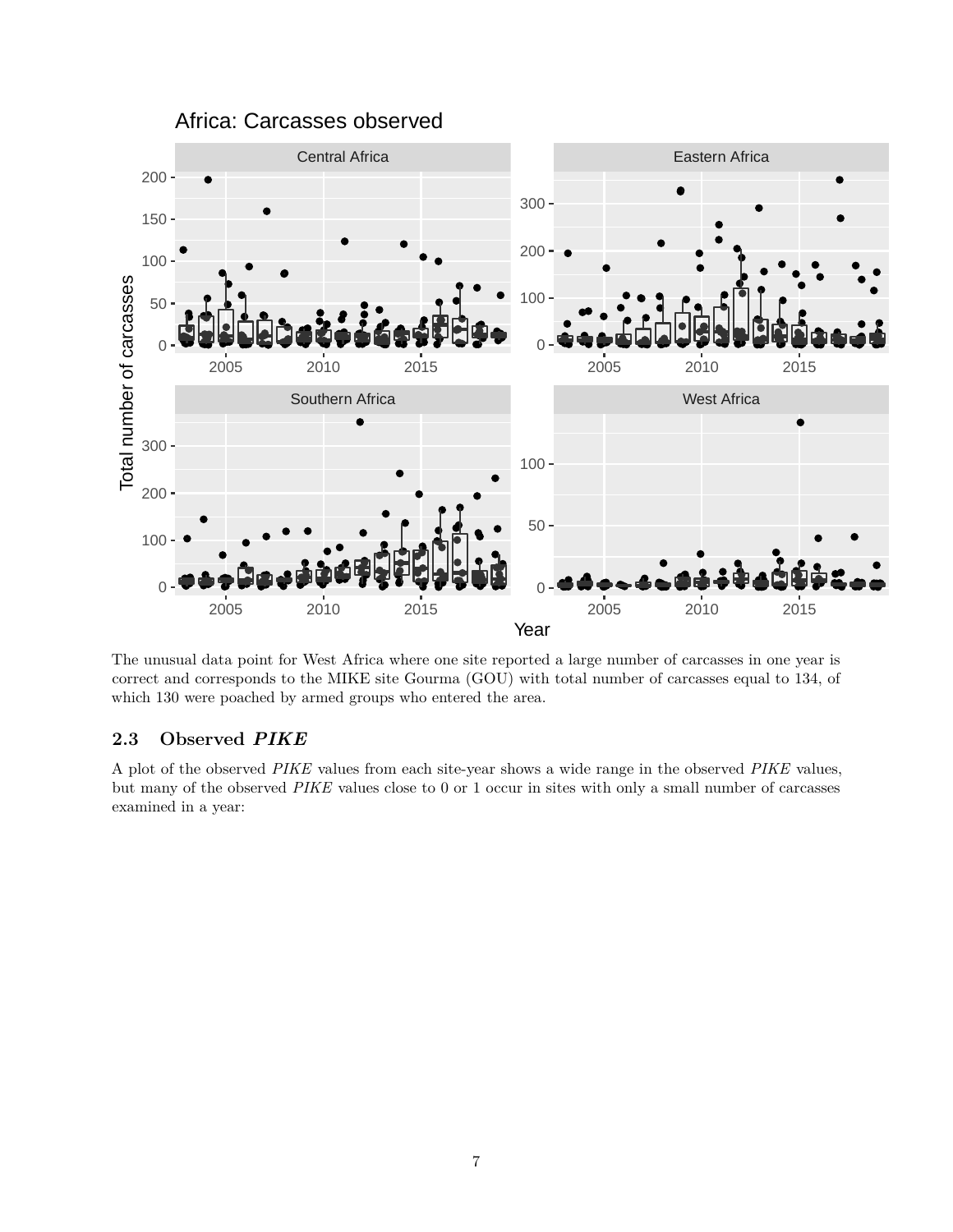

The trend in the observed *PIKE* values for each site is: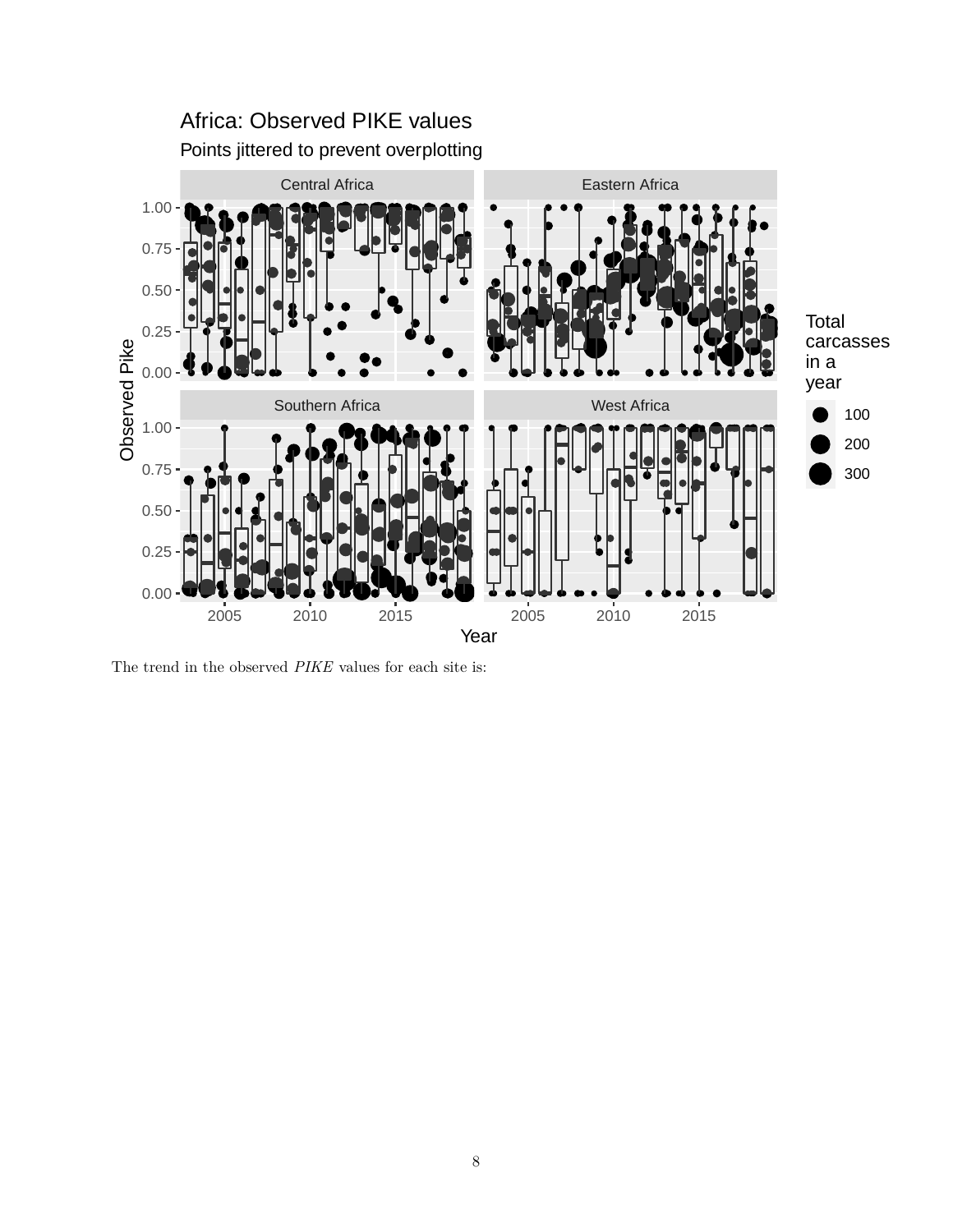

Note that with a small number of carcasses reported (e.g. 0 or 1) it is quite common for the reported *PIKE* to be 0 or 1 because either none or all of the carcasses have been illegally killed. Consequently, the trends are difficult to interpret for many sites with only a few carcasses reported.

Patrol effort varies considerably among sites, so the number of examined carcasses only bears a weak relationship to estimated population abundances around the MIKE sites: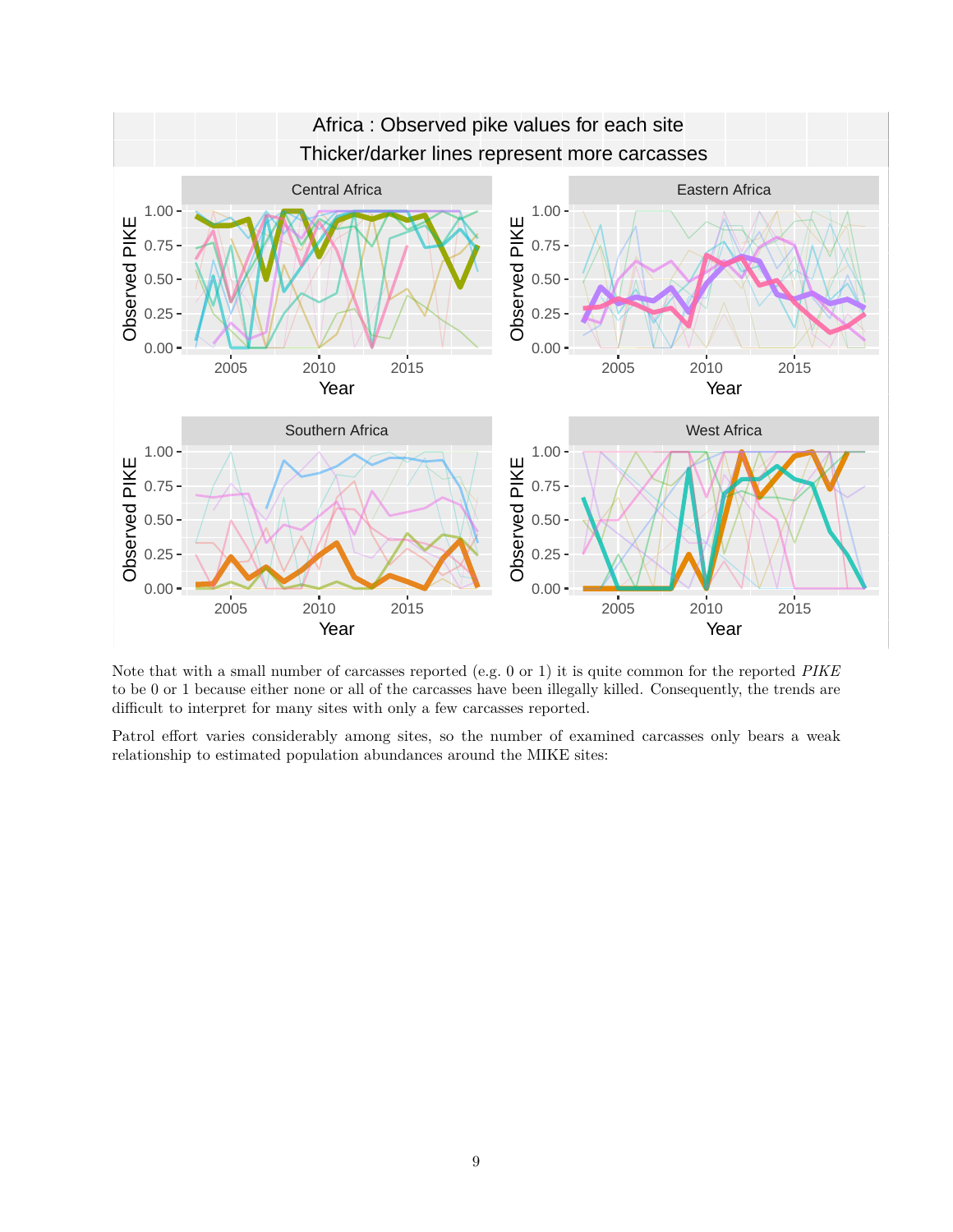

## Africa : Relationship between number of reported carcasses and est pop abundance

Consequently, the total number of carcasses found is unlikely to be a consistent fraction of the population abundance and the number of illegally killed elephant carcasses is not a good index for poaching pressure. Because the *PIKE* index does not depend on effort, it is thought to be a better indicator of poaching pressure than the observed number of carcasses of illegally killed elephants.

### <span id="page-9-0"></span>**2.4 MIKE sites with population data**

Population data is available for 67 sites and has been extracted from Thouless et al (2016). Population surveys are not done each year and population numbers are not updated between population surveys. In these cases, for purposes of illustration, these missing values were imputed using the most recent abundance value. For example, if the estimated population abundances from a survey conducted in 2010 was 500 elephants and from a survey conducted in 2015 was 400 elephants, then the imputed population abundances for 2011, 2012, 2013, and 2014 is also 500 elephants.

For some sites, no population surveys have been done, and population estimates are "best guesses".

These population values are NOT the number of elephants in the MIKE site. Rather, the MIKE sites were chosen to be representative of a broader population and the population values here refer to this broader population. **The use of population values to compute a population-weighted PIKE is currently experimental and being evaluated and the actual implementation may change in the future.**

A plot of when an estimate of the population abundance is available by MIKE site is: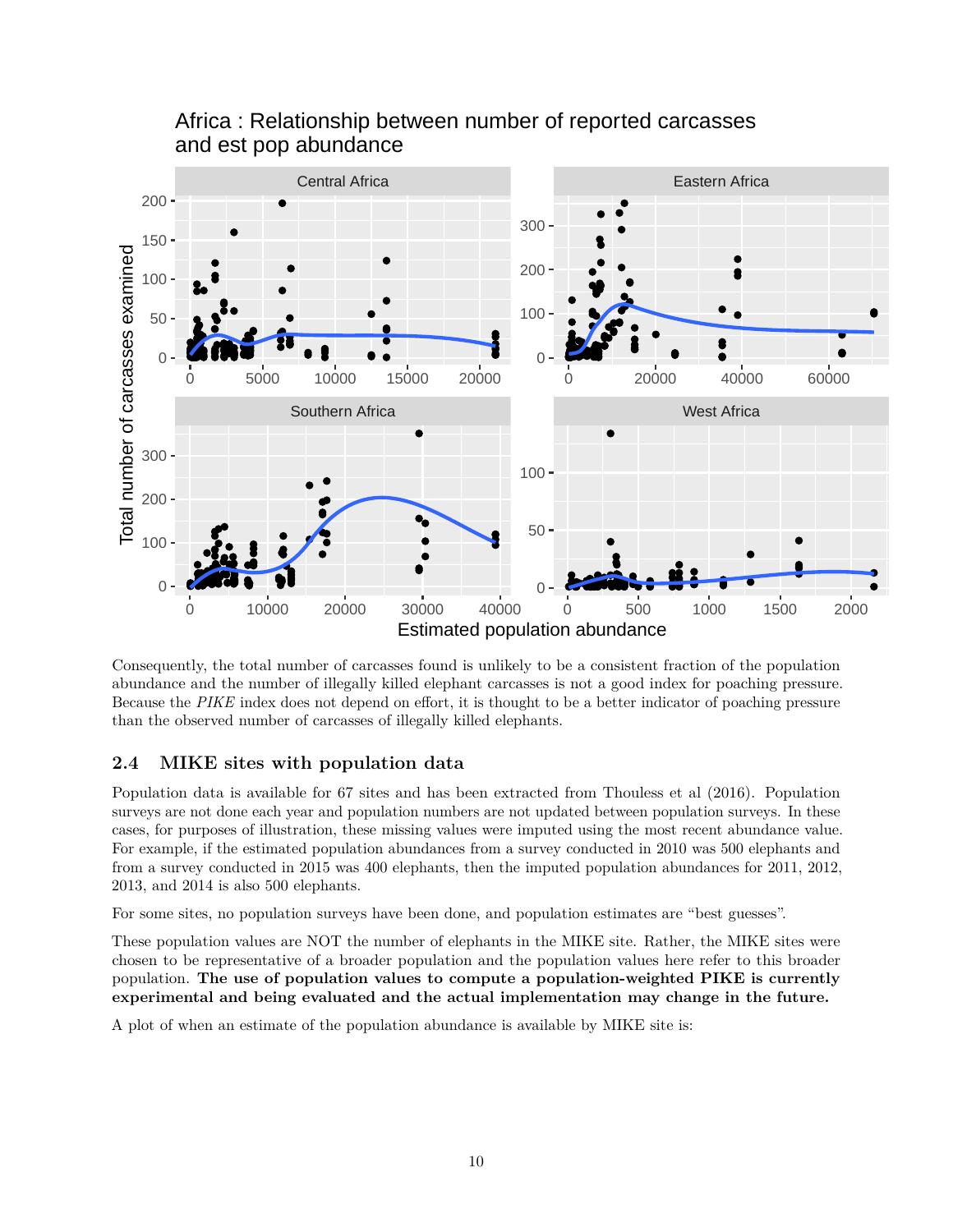

X's indicate when a population survey conducted



#### <span id="page-10-0"></span>**2.5 Final dataset used**

The final dataset is an amalgamation of the MIKE population data and observed *PIKE* data. Only those sites for which population data is available and for which at least one carcass has been reported over the period of interest are used.

The following table identifies the MIKE sites not included in the analysis based on data from one of the data sources being absent:

| <b>MIKEsiteID</b> | Population | <b>PIKE</b>  | <b>MIKE</b> |
|-------------------|------------|--------------|-------------|
|                   | values     | reported     | Center      |
|                   | available  |              | Available   |
| ALE               | TRUE       | <b>FALSE</b> | TRUE        |
| BBR.              | TRUE       | <b>FALSE</b> | TRUE        |
| <b>COM</b>        | TRUE       | <b>FALSE</b> | TRUE        |
| EGU               | TRUE       | <b>FALSE</b> | TRUE        |
| KER.              | TRUE       | <b>FALSE</b> | TRUE        |
| <b>KHB</b>        | TRUE       | <b>FALSE</b> | TRUE        |
| LGL               | FALSE      | <b>FALSE</b> | TRUE        |

Table 1: Summary of MIKE sites where data not present in all sources

The final data set consists of 61 MIKE sites from 2003 to 2019 over the subregions as shown below: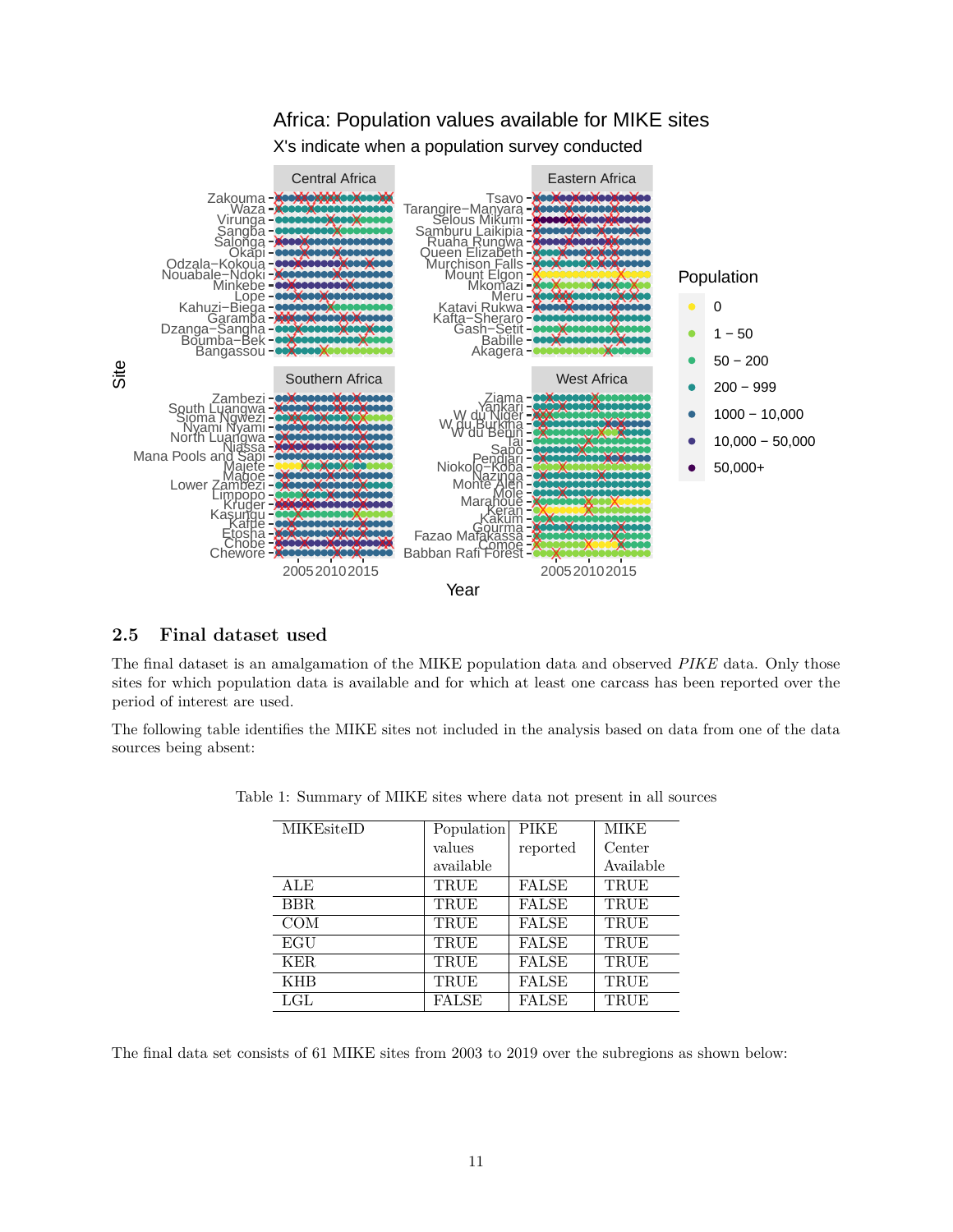| Subregion Name  | Number of | $#$ Site-Years | Mean $#$     | Site ID <sub>s</sub>     |
|-----------------|-----------|----------------|--------------|--------------------------|
|                 |           |                |              |                          |
|                 | sites     |                | carcasses    |                          |
|                 |           |                | reported per |                          |
|                 |           |                | year         |                          |
| Central Africa  | 14        | 188            | 20.4         | BBK, BGS, DZA, GAR, LOP, |
|                 |           |                |              | MKB, NDK, ODZ, OKP, SAL, |
|                 |           |                |              | SGB, VIR, WAZ, ZAK       |
| Eastern Africa  | 15        | 210            | 41.7         | AKG, BBL, EGK, GSH, KSH, |
|                 |           |                |              | KTV, MCH, MKZ, MRU, QEZ, |
|                 |           |                |              | RHR, SBR, SEL, TGR, TSV  |
| Southern Africa | 17        | 169            | 42.8         | CHE, CHO, ETO, KFE, KRU, |
|                 |           |                |              | KSG, LPP, LZN, MAG, MAN, |
|                 |           |                |              | MJT, NIA, NLW, NYA, SLW, |
|                 |           |                |              | SMN, ZBZ                 |
| West Africa     | 15        | 144            | 6.2          | FAZ, GOU, KAK, MAR, MOL, |
|                 |           |                |              | NAZ, NKK, PDJ, SAP, TAI, |
|                 |           |                |              | WBF, WBJ, WNE, YKR, ZIA  |

Table 2: Summary of MIKE sites used in analysis

## <span id="page-11-0"></span>**3 Generalized Linear Mixed Model (GLMM)**

### <span id="page-11-1"></span>**3.1 Model description**

The Generalized Linear Mixed Model (GLMM) is a generalization of the simple regression model currently used (the *LSMeans* approach). The GLMM begins by modeling the multiple sources of variation present in the data

- Binomial variation in the number of illegally killed elephants in the number of carcasses detected. For example, the true underlying *PIKE* at a MIKE site may be 30%. However, the rangers will not detect all carcasses at the MIKE site. Suppose that 10 carcasses are detected. Statistical theory says that if the underlying *PIKE* is 30%, then the number of illegally killed elephants is likely to range from 1 to 6 in the sample of 10 selected due to random chance.
- Year-to-year changes in the continental *PIKE* due to factors that change from year-to-year. These are called the **year effects**.
- Some MIKE sites tend to have higher than average *PIKE* year-after-year. These **site-effects** could be due to factors that are consistent for a site across years.
- Within a MIKE site, the *PIKE* will vary from year-to-year within the MIKE site due to factors that vary locally from year to year. These are known as **site-year** effects.

The model will estimate the year, site, and site-year effects, and then use them to impute the *PIKE* in years where a MIKE site has not reported any carcass returns. This imputation is based on the year trends in other sites; the relation of *PIKE* among sites (i.e. some sites tend to always have higher *PIKE* values); and a range in site-year effect based on what is observed in sites with data. This imputation step then gives a *PIKE* value for every site in every year. A range of values is generated for each imputed-value to account for the uncertainty in each of the individual effects.

Once the *PIKE* is found for every site in every year (some site-years are observed; site-years with missing data have *PIKE* imputed), the marginal mean *PIKE* is found in two ways:

- Unweighted marginal mean *PIKE* as the simple average of the *PIKE* in a year over all sites.
- Weighted marginal mean *PIKE* where the weights are the estimated population abundance of elephants represented by the MIKE site in each year.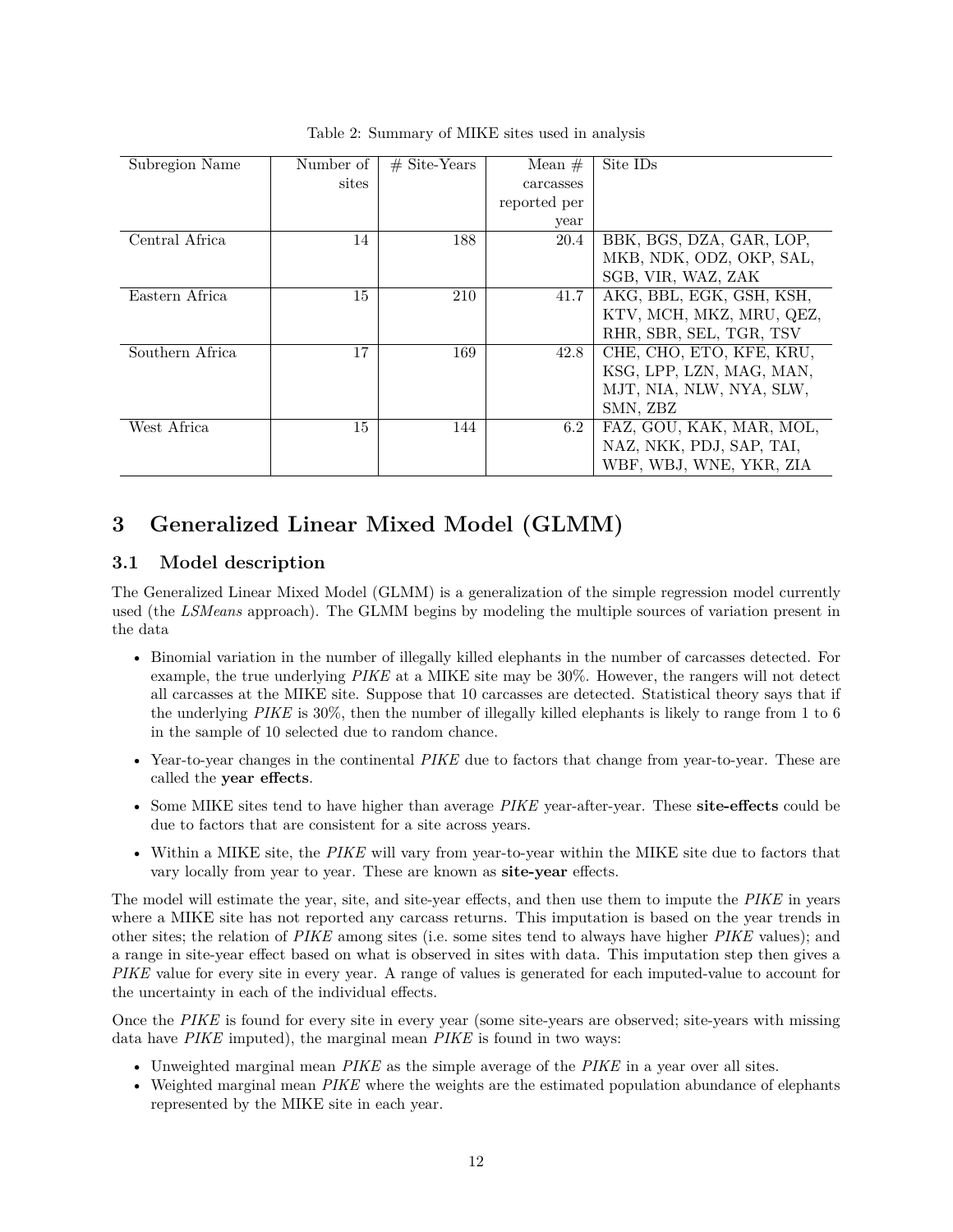The population abundances are allowed to vary within a MIKE site over time. Uncertainty in the estimated population abundances is not incorporated into this analysis.

#### **The use of population values to compute a population-weighted PIKE is currently experimental and being evaluated and the actual implementation may change in the future.**

### <span id="page-12-0"></span>**3.2 Model fitting**

There are many ways to fit a model to data. Simple regression models use least squares where the sum of the squared vertical deviations between the fitted line and the observed data is minimized. The least squares approach is a special case of a more general approach called maximum likelihood. However, maximum likelihood methods often perform poorly (e.g. failure to converge) with models with multiple levels (as in our model) and it is difficult to create custom summaries (such as marginal means) using likelihood methods.

For this reason, we have implemented our model in a Bayesian context using a method called Markov Chain Monte Carlo (MCMC) sampling that deals with many of the technical difficulties found in a likelihood fit without a great deal of effort. Details are available in the technical document.

A Bayesian model combines information from the prior beliefs about the values of certain parameters and the information about these parameters from the data (through a likelihood function). If there is a large amount of data, the information about the parameters would usually overwhelm the information from the prior beliefs, but in cases of sparse data, the prior beliefs may be more important. The end product of a Bayesian analysis is the posterior distribution of belief about a parameter. In the context of this *PIKE* analysis, we have used vague priors with little information about the parameters so the final result is driven almost entirely by the data from the MIKE program.

The concept of posterior belief, while technically challenging to compute, has an intuitive understanding that many people practice. For example, suppose you are waiting to be picked up by a friend. But the friend is late. *A priori* (prior belief), you could place different weights on two hypotheses of why your friend is late - traffic is bad and so your friend is delayed in traffic, or your friend forgot. So if your friend is generally reliable, you may place a higher prior weight on the hypothesis that traffic was bad. While waiting, you overhear from someone else about an accident on the road that has caused a large traffic jam. In light of this new information (data), you update your prior beliefs about the two hypotheses and would now place even more weight on the traffic jam hypothesis than the "forgot" hypothesis. The updated beliefs are your posterior beliefs about the hypotheses which is a combination of prior beliefs in the two hypotheses (prior distribution) and information (data, or likelihood). It would be sensible to make statements such as "I have a 75% belief that my friend is stuck in a traffic jam". Note that your friend either is or is not stuck in traffic – there is no probability associated with the actual state. As more and more data are received about the size of the traffic jam, your posterior beliefs about the two hypotheses will shift.

Similarly, you may have a prior belief about a persons age who you have never met. In this case, the prior belief is not two discrete hypotheses, but a continuum, i.e. you can picture a "normal"-like distribution of prior belief with a peak, say at age 50, but ranging from 40 to 60. As you get more information (data) such as the fact that person witnessed the fall of the Berlin Wall as a young adult, you would update your prior belief by shifting the peak of the prior age distribution and/or shrinking the range of possible ages. This is now your posterior belief summarized by a posterior distribution. It would be sensible to make statements such as "I have a 40% posterior belief that this person is more than 55 years of age". Note that the actual age of the person does NOT have a distribution – the distribution refers to your knowledge of the age based on a combination of prior information and actual data. If you find the year of birth of the person, the posterior distribution becomes extremely concentrated because you now know the age of the person to within a year.

In an analogous fashion, a Bayesian analysis summarizes the posterior belief about a parameter using the posterior distribution. This distribution could be discrete (e.g. two competing hypotheses) or could be continuous (e.g. a range of values summarized by a distribution with a peak and spread.)

We summarize the posterior distribution in this report in several ways: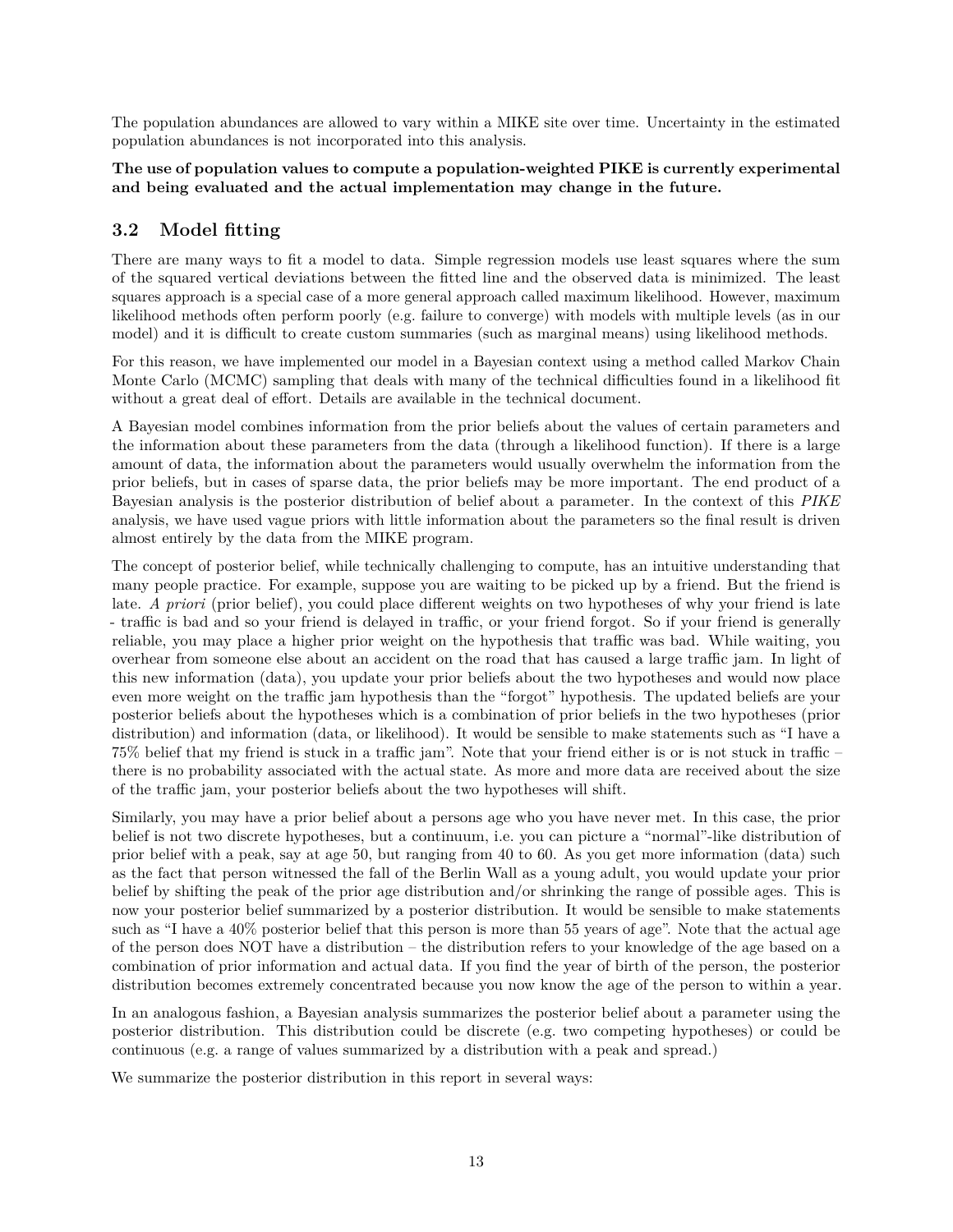- Mean of the posterior distribution the (mathematical) expectation of the belief distribution representing our point estimate about the parameter value.
- Standard deviation of the posterior distribution representing a measure of uncertainty about our belief in the parameter value.
- A credible interval (typically a 95% credible interval) representing uncertainty in the belief. A 95% credible interval would contain 95% of our belief.
- Total belief that the parameter is above/below a certain value found as the portion of the posterior distribution that is above/below the specified value. As seen below, we are interested in our posterior belief that the slope in marginal *PIKE* was less than zero in the last five years representing our posterior belief that the marginal *PIKE* has declined in the last five years.

A rough correspondence exists between the results of a least-squares or likelihood model and a Bayesian model. The maximum likelihood estimate roughly corresponds to the mean of the posterior distribution; the standard error for a parameter from a likelihood fit roughly corresponds to the standard deviation of the posterior distribution; a confidence interval from a likelihood fit roughly corresponds to a credible interval from a Bayesian model. However, the correspondence is not "exact" and there are fundamental differences in the technical definitions of each measure that make them not commensurable. In particular, the total belief that a parameter is above/below a specific value has no correspondence in the likelihood context.

### <span id="page-13-0"></span>**3.3 Choice between the weighted and unweighted marginal mean** *PIKE*

The simple combined *PIKE* (i.e. total illegally killed elephants / total observed carcasses) may be a suitable estimator for the marginal mean *PIKE* if carcasses reported were proportional to the population abundances (if you are interested in a weighted *PIKE*) or equal across sites (if you are interested in an unweighted *PIKE*) and if all sites reported in all years. The number of carcasses reported is not equal across sites, bears only a weak relationship to the population abundances, and there is much missing data so the simple combined *PIKE* is difficult to interpret and seldom of interest.

The choice between the weighted and unweighted marginal mean *PIKE* is more complex.

The unweighted marginal mean *PIKE* should be thought of as an index of poaching pressure that gives each site the same weight regardless of the underlying population abundance. We hope that trends in the index are broadly informative of changes in poaching pressure at the continental scale.

The weighted marginal mean *PIKE* may reflect actual trends in poaching at the population level under several assumptions (e.g. that the observed *PIKE* in a MIKE site is reflective of the poaching in the larger population; that the population abundance estimate for a MIKE site is reflective of the actual population abundance; that all populations are monitored (i.e. every population has a MIKE site). Consequently, the weighted marginal mean *PIKE* looks appealing but also must make many assumptions before reflecting the poaching pressure on a population level.

#### **The use of population values to compute a population-weighted PIKE is currently experimental and being evaluated and the actual implementation may change in the future.**

Given the very weak relationship between the number of carcasses and the population abundances, the simple combined *PIKE* will tend to track the weighted marginal mean *PIKE* closer than the unweighted marginal mean *PIKE* values.

## <span id="page-13-1"></span>**4 Continental level trends in** *PIKE*

The GLMM model was coded using *BUGS* (Lunn et al, 2012), a common way to specify Bayesian models and run using *JAGS* (Plummer, 2003) within *R* (R Core Team, 2020).

The estimated *LSMeans*, unweighted and weighted marginal mean *PIKE* are: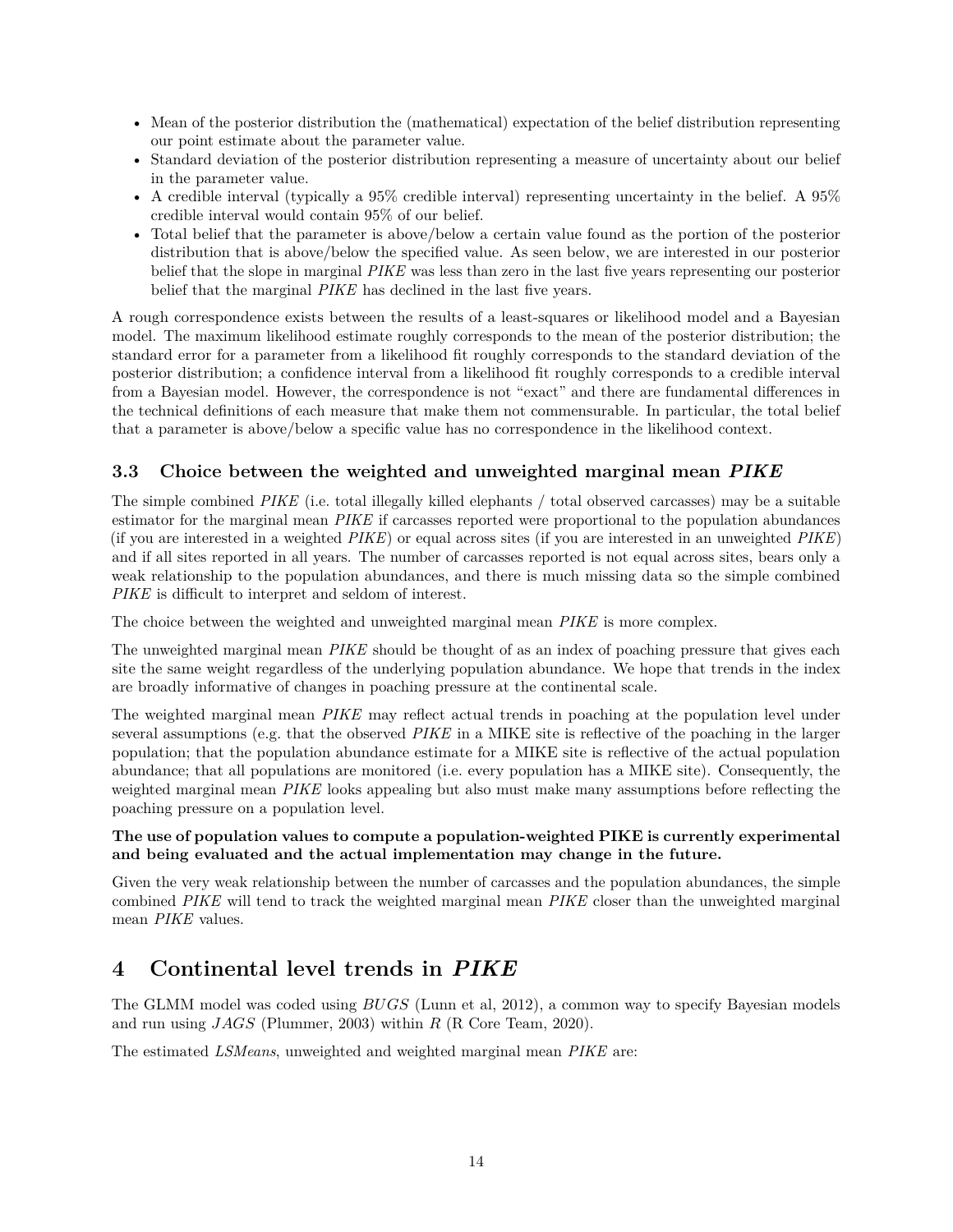|      | Unweighted |      |                          | Weighted |  |
|------|------------|------|--------------------------|----------|--|
| Year | Mean       | SD   | $\overline{\text{Mean}}$ | SD       |  |
| 2003 | 0.44       | 0.04 | 0.33                     | 0.04     |  |
| 2004 | 0.46       | 0.03 | 0.37                     | 0.03     |  |
| 2005 | 0.42       | 0.04 | 0.41                     | 0.04     |  |
| 2006 | 0.45       | 0.04 | 0.47                     | 0.03     |  |
| 2007 | 0.46       | 0.04 | 0.44                     | 0.03     |  |
| 2008 | 0.56       | 0.03 | 0.49                     | 0.03     |  |
| 2009 | 0.54       | 0.03 | 0.45                     | 0.03     |  |
| 2010 | 0.53       | 0.03 | 0.54                     | 0.02     |  |
| 2011 | 0.69       | 0.02 | 0.67                     | 0.02     |  |
| 2012 | 0.66       | 0.02 | 0.58                     | 0.02     |  |
| 2013 | 0.61       | 0.03 | 0.52                     | 0.02     |  |
| 2014 | 0.65       | 0.03 | 0.56                     | 0.02     |  |
| 2015 | 0.63       | 0.03 | 0.56                     | 0.02     |  |
| 2016 | 0.62       | 0.03 | 0.46                     | 0.02     |  |
| 2017 | 0.57       | 0.03 | 0.44                     | 0.02     |  |
| 2018 | 0.54       | 0.02 | 0.44                     | 0.02     |  |
| 2019 | 0.42       | 0.03 | 0.30                     | 0.02     |  |

Table 3: Estimated marginal mean PIKE from the GLMM

The following plot compares the *PIKE* computed using the *LSMeans* approach (the current approach), the unweighted (*MM.p.uw*) and weighted marginal mean (*MM.p.w*) computed using the Bayesian model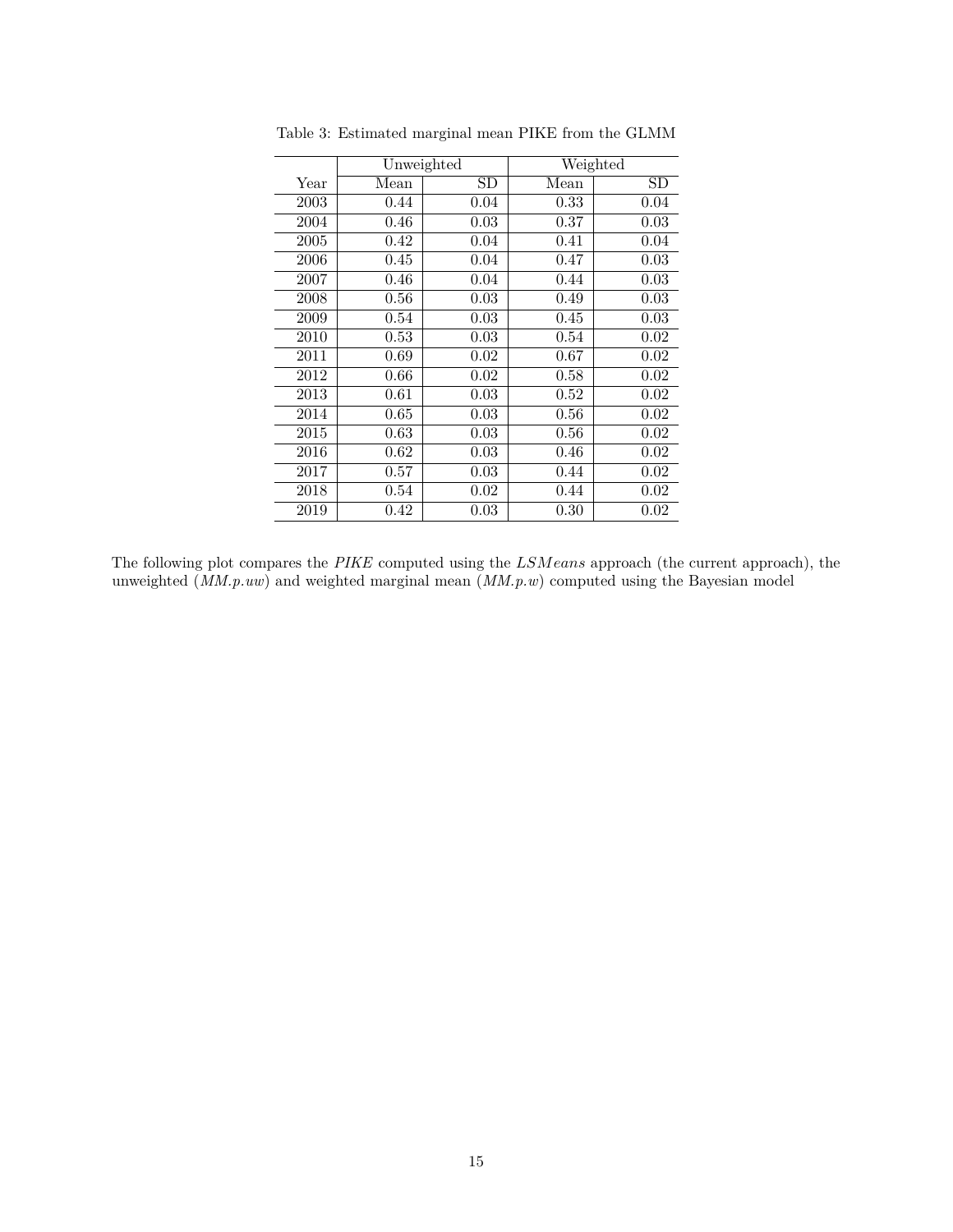## Africa: Estimated PIKE across time

Comparison of observed, LSMeans, unweighted and weighted marginal mean PIKE



The new proposed unweighted marginal mean (*MM.p.uw*) tracks the previously computed *LSMeans* fairly well except for 2009-2011. The fitted trend lines are consistently higher than the observed *PIKE* values because the latter gives more weight to sites with more carcasses whereas the *MM.p.uw* give equal weight to each site regardless of number of carcasses (or underlying population abundance). The weighted marginal mean (*MM.p.w*) tracks the observed *PIKE* closely after 2010 because sites with large number of carcasses (and larger elephant populations) will dominate both in a similar way.

Once the sample from the posterior is available, it is relatively easy to estimate the posterior belief that the trend is negative in the last five years. This is done by estimating the slope in the last five years for each sample from the posterior and then the posterior belief that the trend is negative is the proportion of fitted slopes that are less than zero. The posterior belief that the slope in PIKE is negative in the last five years is 1.00, i.e. we have a high posterior belief that the trend in PIKE in the last five years is negative (i.e., is declining).

## <span id="page-15-0"></span>**5 Subregional trends in** *PIKE*

The above analyses were repeated at the sub-regional level. Only the data from each sub-region was used in each analysis, i.e., completely separate analyses were performed for each sub-region.

A more complex model where the four sub-regions were modelled as part of a larger model could be attempted. This larger model would be useful in cases where a sub-region has sparse data but has a consistent relationship in *PIKE* trends with other sub-regions. This is similar to the case where sparse data for a particular MIKE site is improved if there is a consistent relationship between the *PIKE* in several MIKE sites. In these cases, the consistency in the relationship allows information from other sub-regions to improve the estimates of trend in the sub-region with sparse data.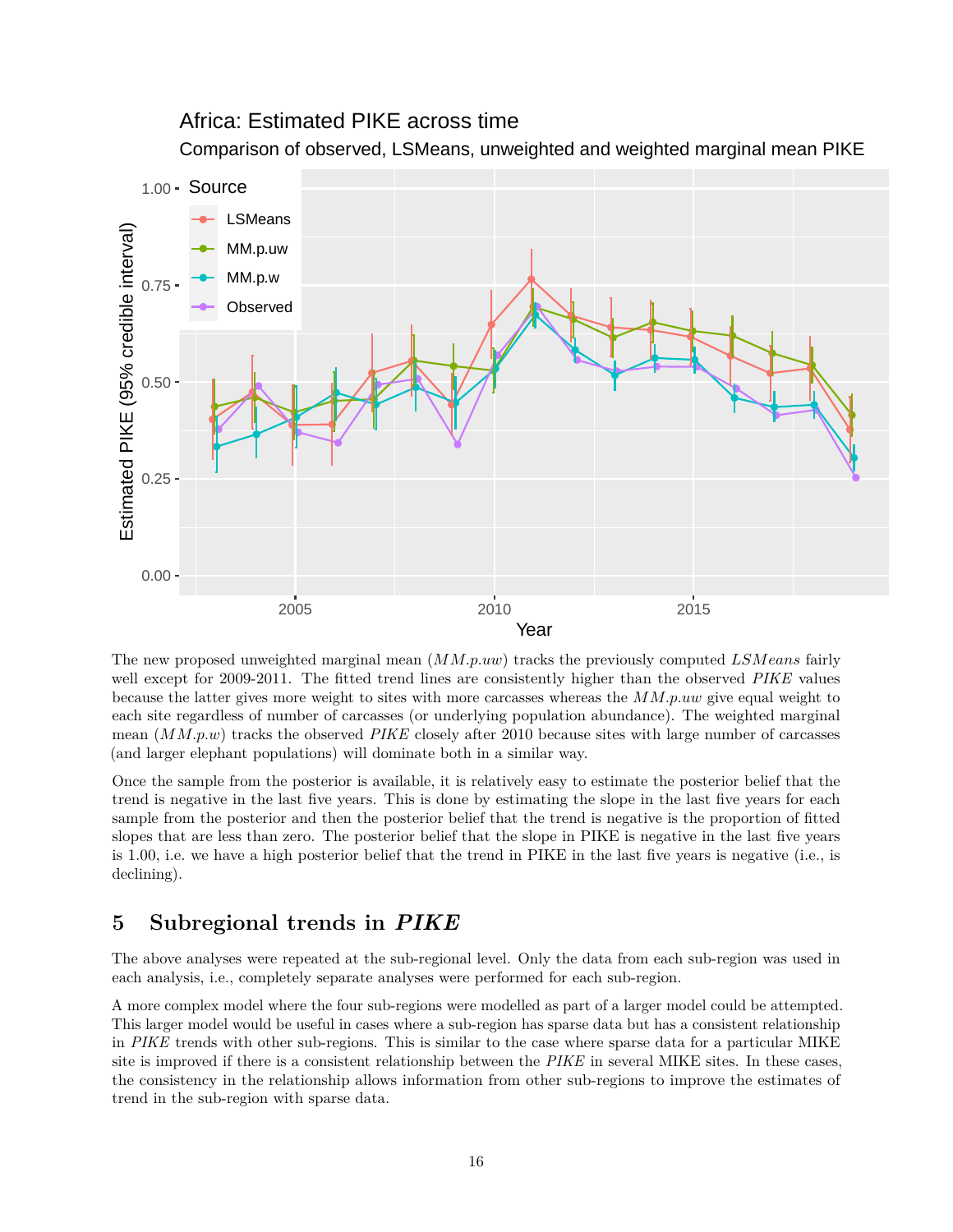This more complex model is examined in the technical document, but because there does not appear to be a great deal of similarity in trends among sub-regions, we do not expect this more complex model to provide much of an improvement over individual models for each sub-region.

The following plots compare the mean *PIKE* computed using the *LSMeans* method, the unweighted marginal mean *PIKE* (*MM.p.uw*) and the weighted marginal mean *PIKE* (*MM.p.w*).



## Africa: Estimated subregional PIKE trends

The estimates at each subregion have wider confidence intervals because the amount of data is smaller in each subregion compared to the continental results.

It is hard to make a general statement comparing the estimates computed using *LSMeans* and the unweighted marginal means (*MM.p.uw*) because of the wide confidence intervals, but the respective trend lines mostly track each other. The apparent consistent difference seen for Eastern Africa and Southern Africa are artefacts of how data are aggregated to the sub-regional level in the *LSMeans* and Bayesian GLMM models (see Appendix 3 of the technical document for details).

In Central Africa, the weighted marginal mean *PIKE* is consistently higher than the unweighted marginal mean *PIKE* but the credible intervals overlap); in Eastern and West Africa, they track each other closely; while in Southern Africa, the unweighted marginal mean *PIKE* is consistently higher than the weighted mean *PIKE*. This "inconsistency" is a function of the relationship between the number of carcasses examined and the population abundance examined earlier in this document.

But regardless if the weighted or unweighted marginal mean *PIKE* are examined, trends are similar.

#### **The use of population values to compute a population-weighted PIKE is currently experimental and being evaluated and the actual implementation may change in the future.**

It is interesting to compare the regional trends with the continental trends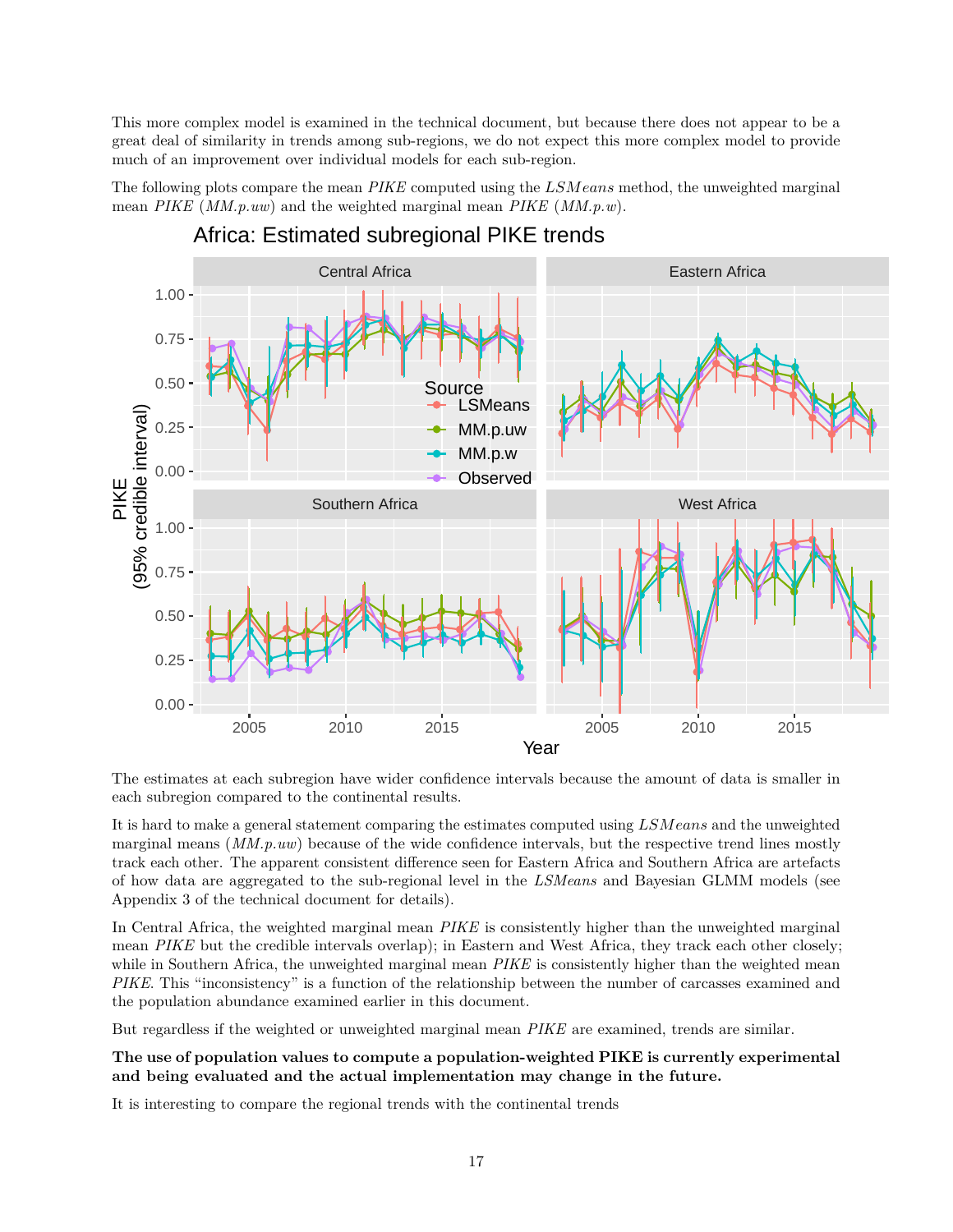

## Continental trend shown in black Africa: Estimated subregional PIKE across time

We see that *PIKE* in Southern Africa is consistently lower than the continental *PIKE*, while *PIKE* in Central Africa is consistently higher.

## <span id="page-17-0"></span>**6 Model assessment**

Whenever a new method is used, it is important to determine if the model fits the data well. We performed detailed model assessments (see the technical document) and found no evidence of problems except for a residual spatial autocorrelation in the estimated site effects.

### <span id="page-17-1"></span>**6.1 Observed vs. predicted** *PIKE*

A plot of observed *PIKE* in each year.site vs. the predicted *PIKE* is: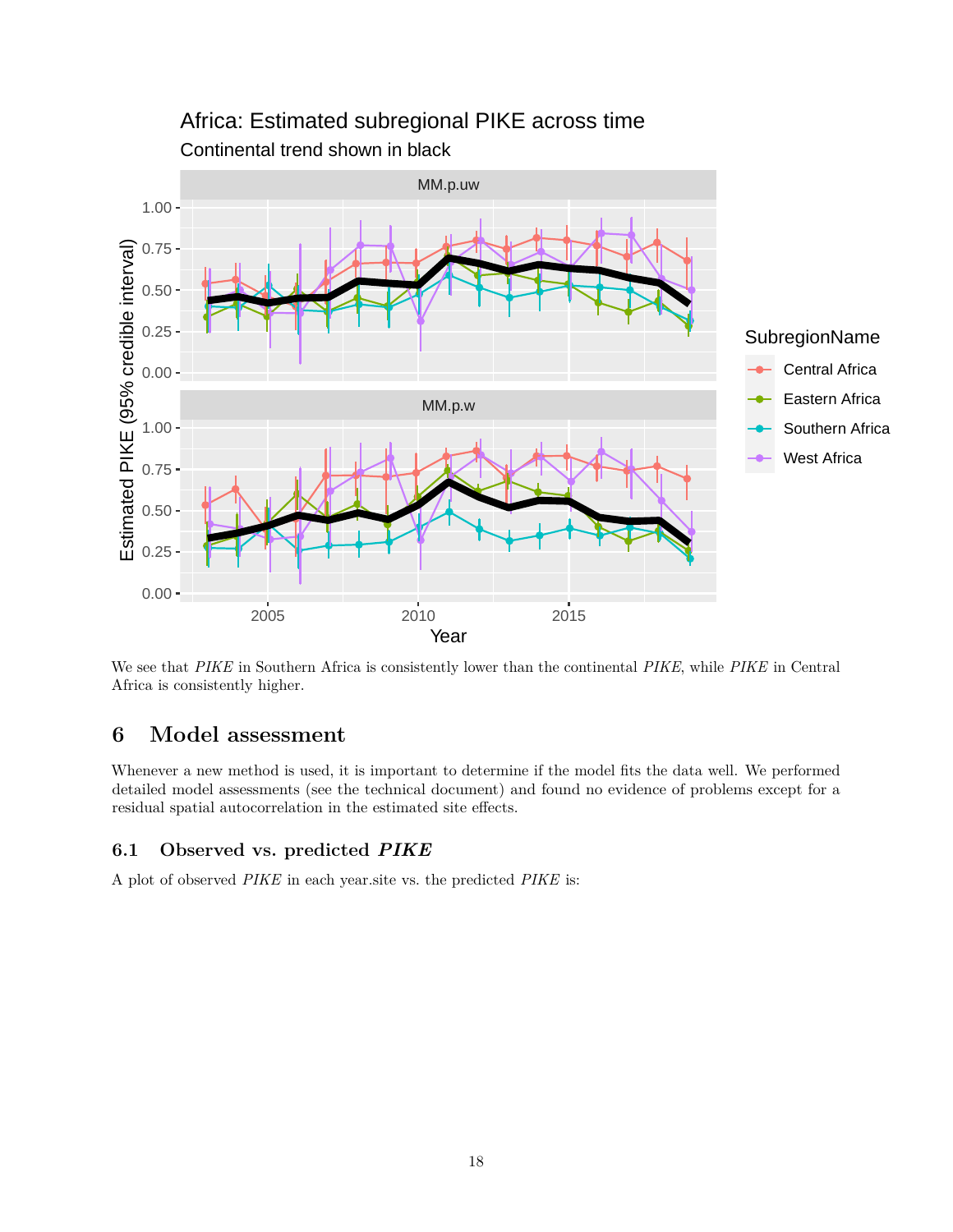

The fit is generally very good. For site-years where the number of carcasses was very small (*<* 10) and the observed *PIKE* was 0 or 1, the estimated *PIKE* is pulled towards the yearly average for that year. For site-years with large number of carcasses (*>* 25) the estimated *PIKE* matches closely with the observed *PIKE*. For site-years with intermediate number of carcasses, the estimates are shrunk slightly towards the mean for that year.

This can also be seen in the plots of observed and fitted *PIKE* for the individual MIKE sites: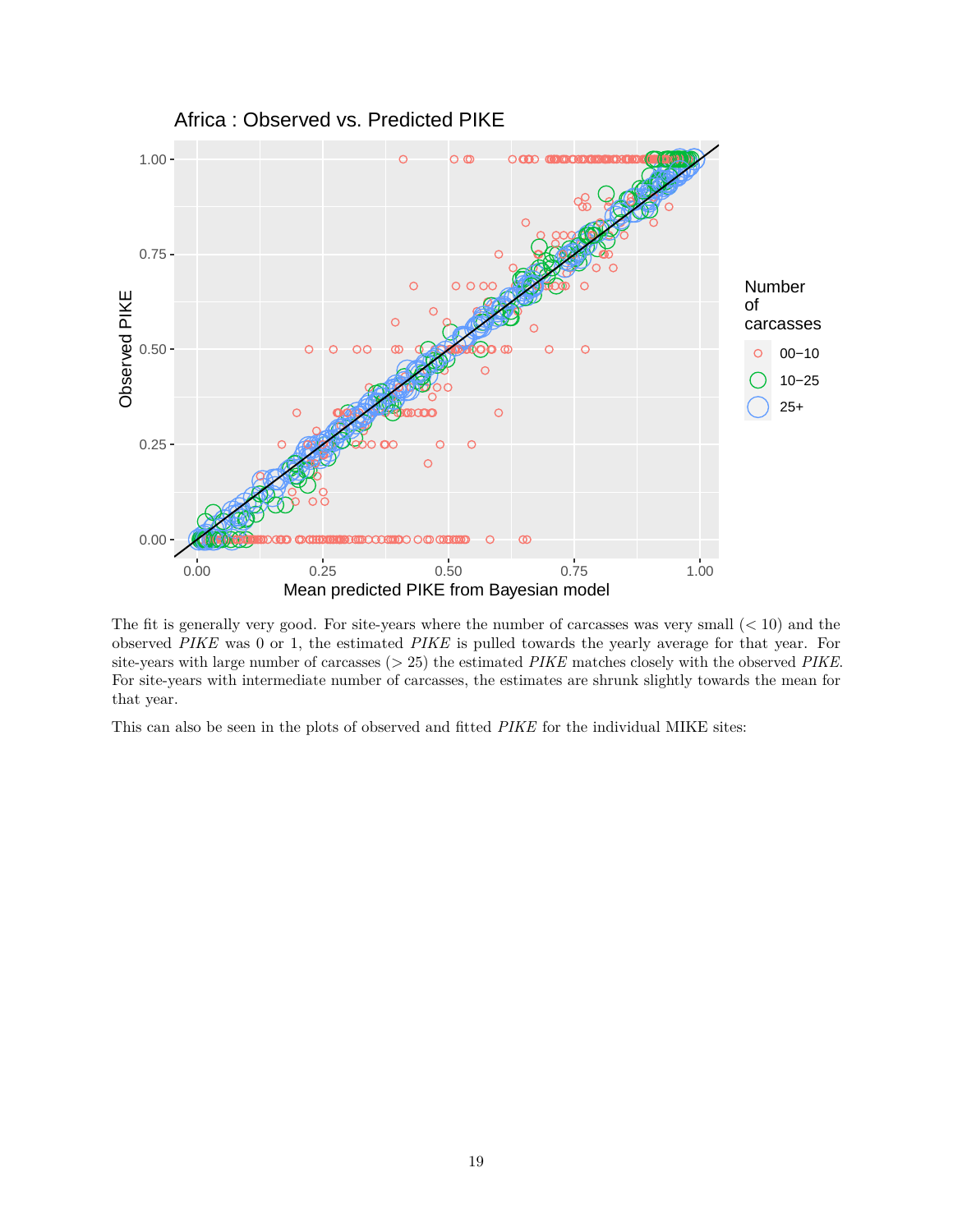

## Africa : Observed and predicted PIKE for individual MIKE sites

Dashed line is unweighted marginal mean PIKE at continental level Blue and shading is predicted PIKE at site level with 95% credible interval Africa : Observed and predicted PIKE for individual MIKE sites



Dashed line is unweighted marginal mean PIKE at continental level Blue and shading is predicted PIKE at site level with 95% credible interval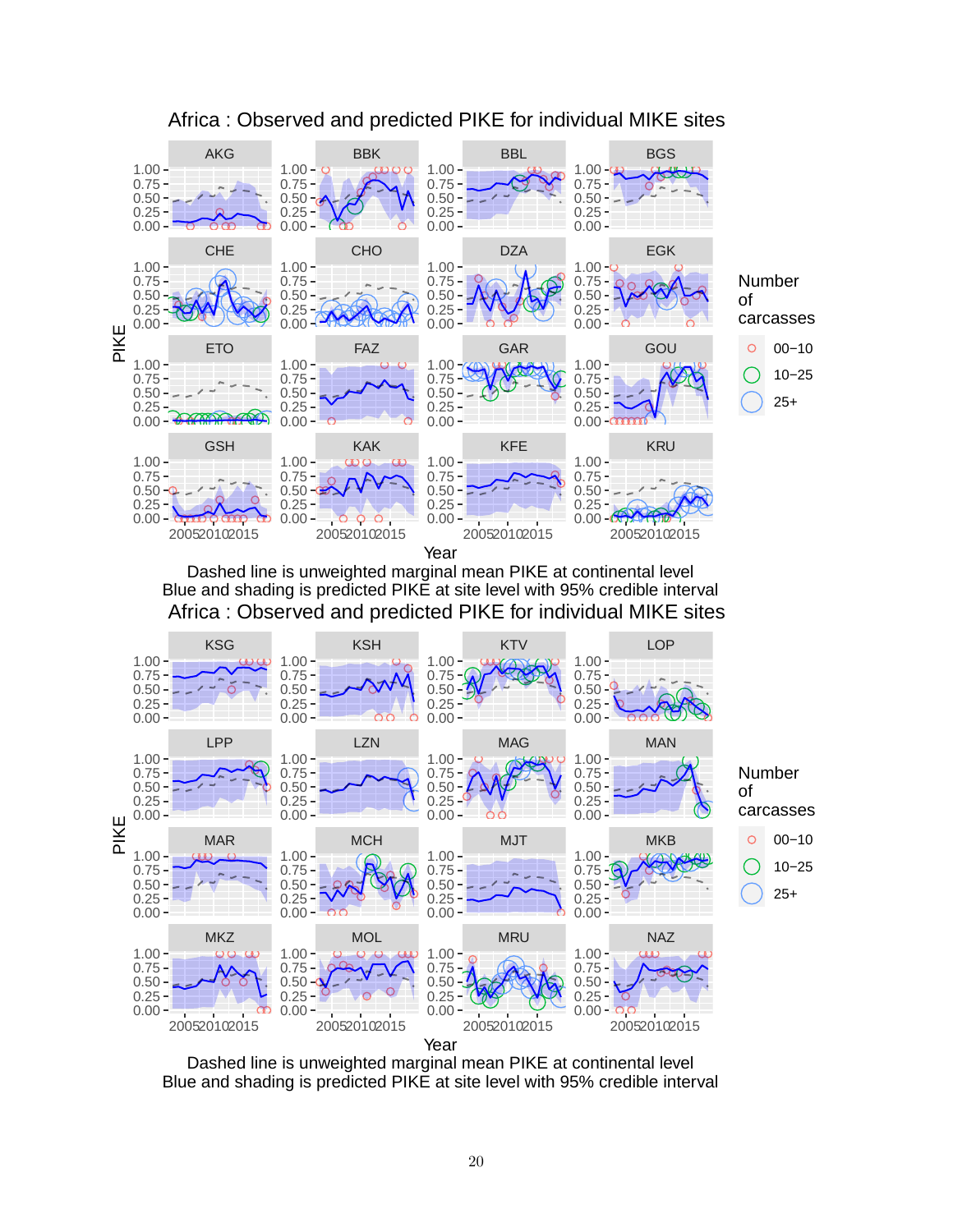

## Africa : Observed and predicted PIKE for individual MIKE sites

Dashed line is unweighted marginal mean PIKE at continental level Blue and shading is predicted PIKE at site level with 95% credible interval Africa : Observed and predicted PIKE for individual MIKE sites



Dashed line is unweighted marginal mean PIKE at continental level Blue and shading is predicted PIKE at site level with 95% credible interval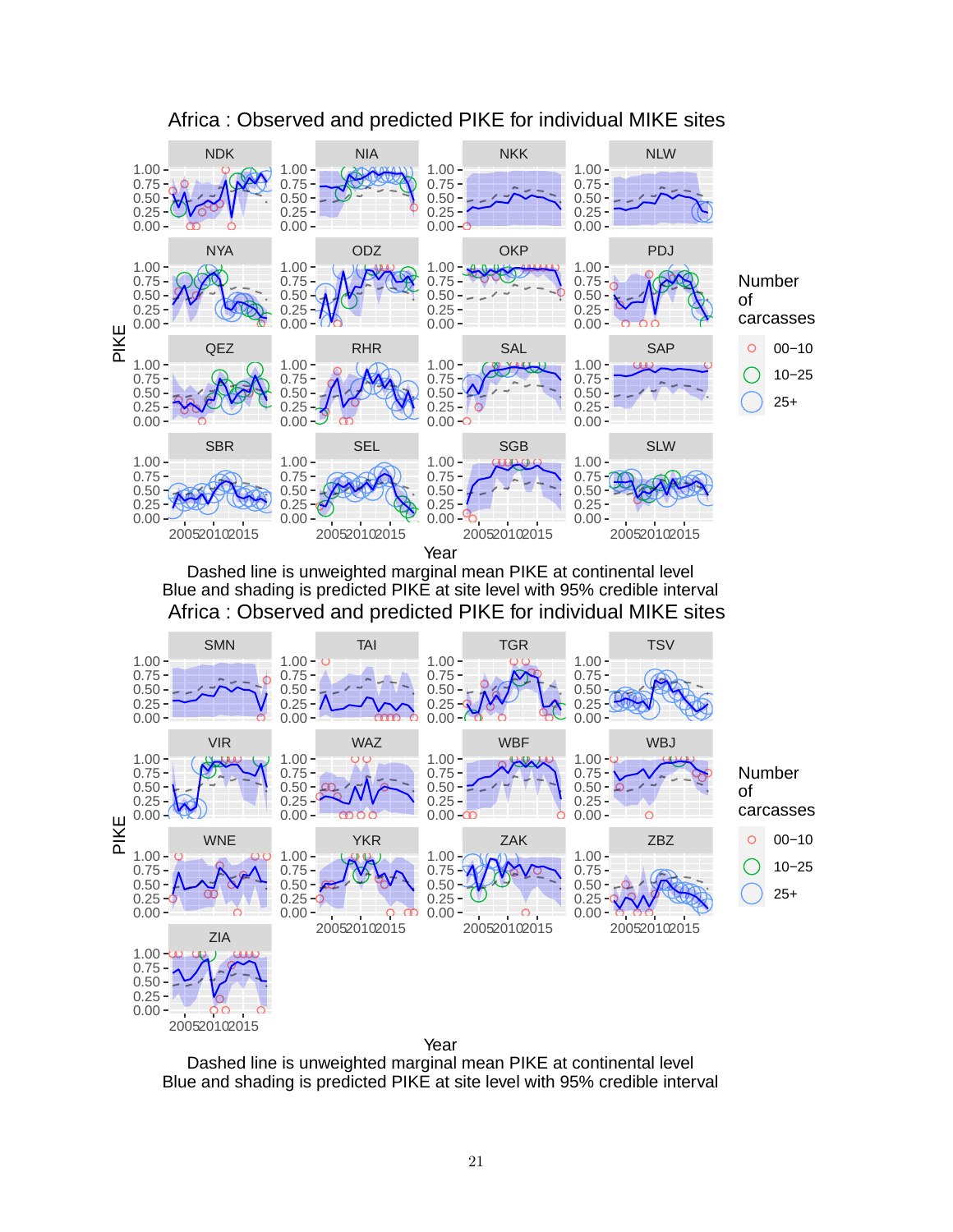There are several interesting patterns that illustrate the features of the model.

- Site *CHO*. This site reports nearly every year with a large number of carcasses (large blue circles). The estimated yearly site-level *PIKE* closely follows the observed data (as expected).
- Site *BBK*. In some years, this site reports a large number of carcasses and the estimated yearly site-level *PIKE* for these years matches the observed *PIKE*. In some years, the observed *PIKE* based on large number of carcasses is above the continental marginal mean (e.g. 2003) and in some some years it is below the continental marginal mean (e.g. 2006). On average, this site tracks the continental trend. So in years where this site only reports on a few carcasses (small red circles) and the observed *PIKE* is mostly 0 or 1, the estimated *PIKE* is close to the continental trend. For example, with a small number of carcasses examined, a value of 2 illegally killed elephants from 2 carcasses examined (observed *PIKE* of 1) is consistent with an estimated *PIKE* closer to the continental marginal *PIKE*. Notice that in years with a small number of carcasses reported, the credible interval for the estimated site-level *PIKE* is very wide.
- Site *AKG*. This site mostly has smallish sample sizes, but the observed *PIKE* is consistently close to 0. The estimated site-level *PIKE* is then also close to 0 in years with no reports, but notice the wide credible intervals.
- Site *KFE*. This is a new MIKE site with data only starting in 2018. In this year, the observed *PIKE* was slightly higher than the continental marginal mean *PIKE*, and so the estimated site-level *PIKE* for earlier years is slightly above the continental trend, but notice the wide credible intervals.

In summary, in years with many carcasses reported, the estimated site-year *PIKE* will closely match the observed site-year *PIKE*. In years with few carcasses reported, the estimated site-year *PIKE* will be pulled towards the continental trend after accounting for the observed relationship between this sites *PIKE* and the continental trend.

### <span id="page-21-0"></span>**6.2 Spatial correlation in site effects**

The (random) site effects have been modelled as independent random effects without explicitly accounting for the spatial structure of the data. However, we find that sites that are close geographically have similar site effects.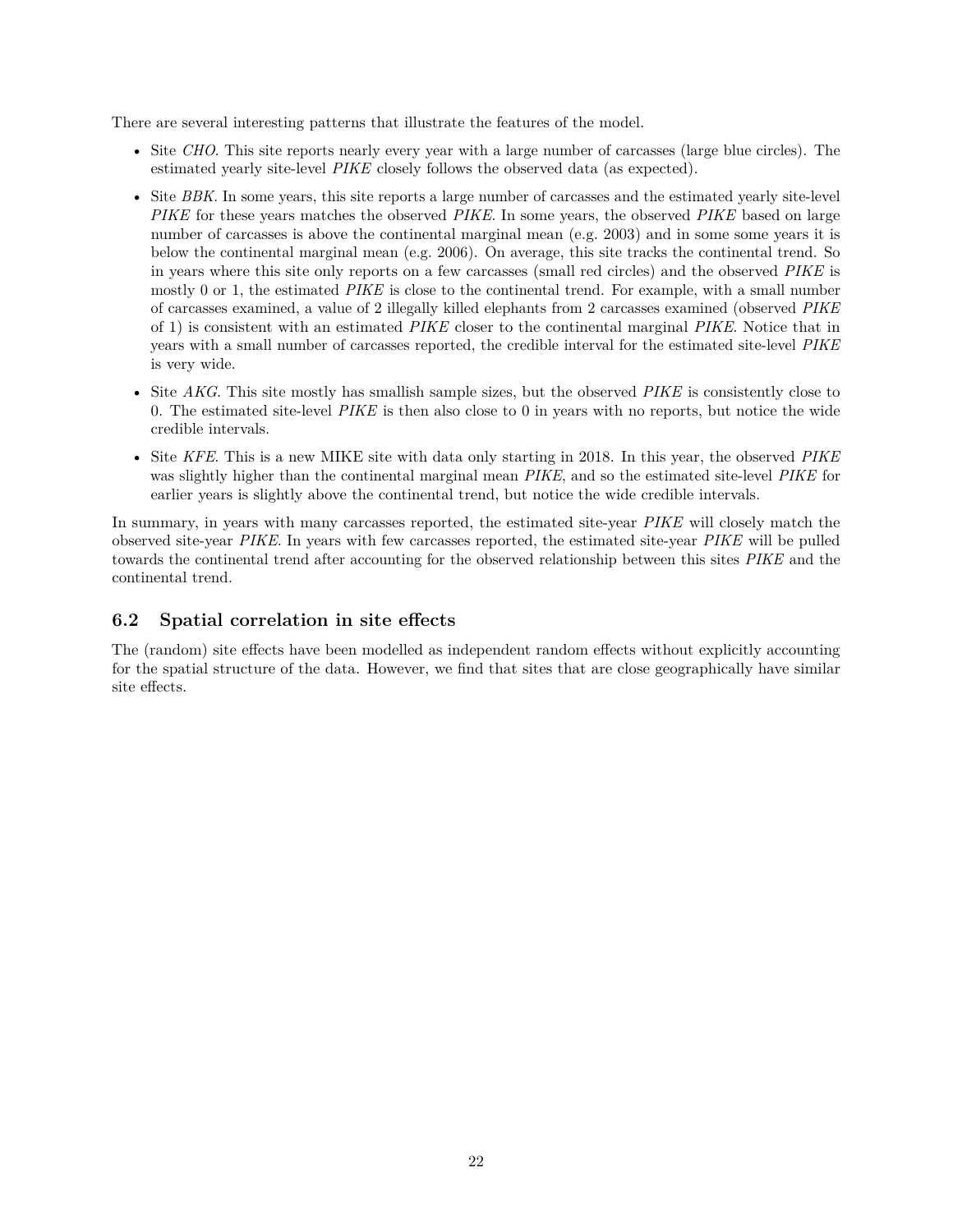

Sites that have *PIKE* consistently above the continental average are labelled as *Above the mean*; sites that have *PIKE* consistently below the continental average are labelled as *Below the mean*.

We notice that sites that are close geographically tend to have similar site effects (size of dot) and in the same direction (above or below the mean, color of dots). This implies there is a spatial correlation among the site effects that has not been directly accounted for in the analysis.

The current analysis is still valid, but inefficient because it has not used the spatial correlation to improve inference. If spatial autocorrelation is explicitly modelled, then information is shared among sites that are geographically close, i.e., if the *PIKE* increases in one site, then spatial autocorrelation would imply that it would tend to also increase in a nearby site. Of course, if the sites are in different countries with different levels of enforcement or other covariates that impact *PIKE*, an explicit spatial autocorrelation could introduce a spurious relationship between the *PIKE* in the two sites unless these other factors (law enforcement etc.) are also modelled. The explicit spatial autocorrelation models rapidly become more complex to account for these features.

Because the current analysis treats all sites as independent (rather than spatially correlated), the uncertainty in the overall yearly *PIKE* is slightly smaller than from a model with explicity spatial autocorrelation because the effective number of sites used in computing the overall yearly *PIKE* is smaller when autocorrelation is explicitly modelled. This in turn, implies that the uncertainty of a trend (e.g. trend in the last five years) in the currently model may be slightly understated as well and the posterior belief in a trend will be higher in the current model compared to the model with an explicity spatial autocorrelation. We believe such effects are minor given the spase data at many sites, the large amount of missing site.years and the potential breaking of spatial autocorrelation across country borders.

A potential improvement to the current analysis may be to add another level of random effects (country effects) so that points from the same country that have related site effects then experience a common country effect. This model is currently under investigation.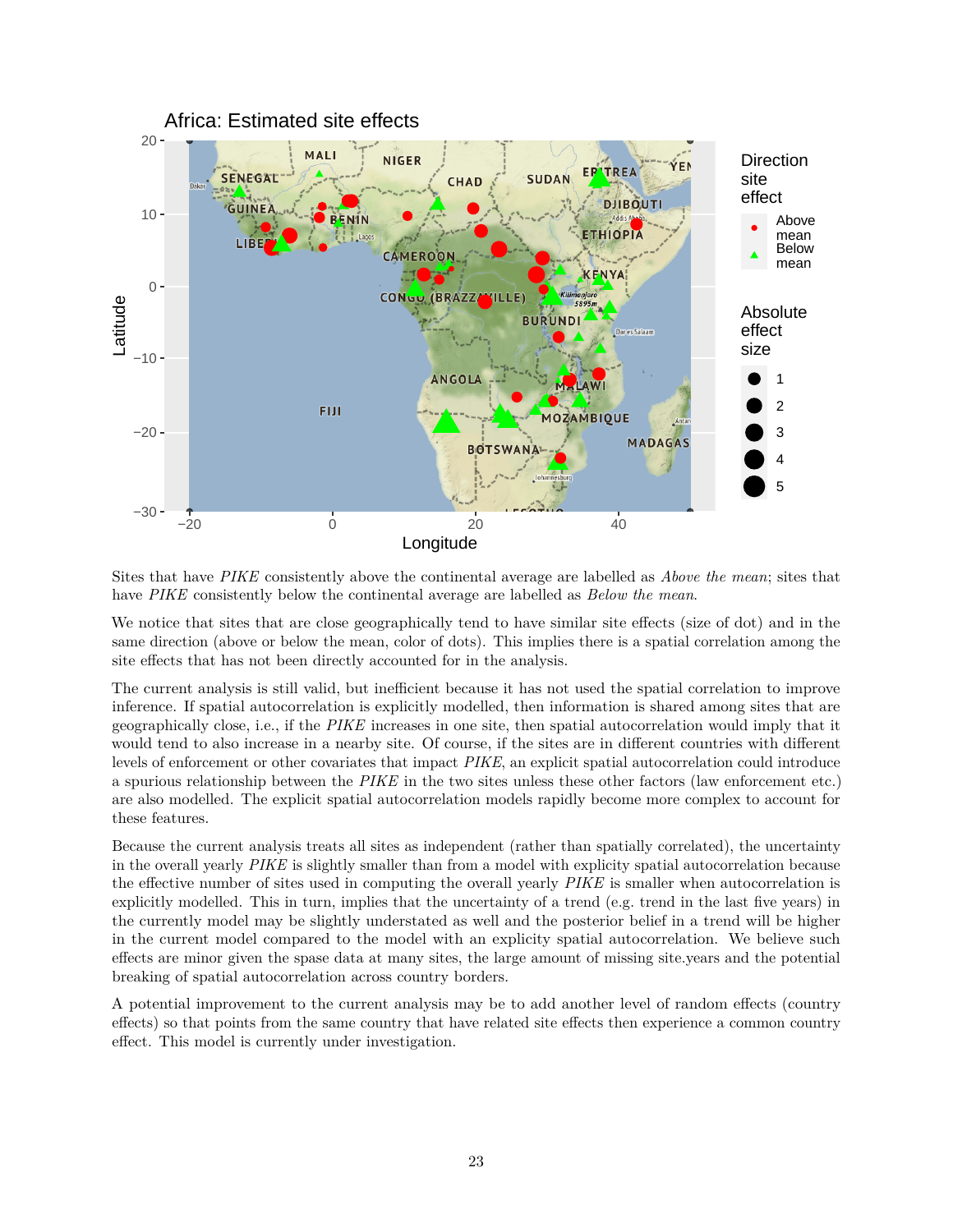### <span id="page-23-0"></span>**6.3 Sensitivity analysis**

We also examined in the technical document, the sensitivity of the new model to adding new MIKE sites, to dropping MIKE sites (perhaps due to local extirpation), increasing monitoring effort at MIKE sites, and the impact of the prior beliefs as part of the Bayesian model.

Adding a new MIKE site may have impacts on previous estimated *PIKE* values. Presumably the MIKE site had elephants and potential illegal killings prior to being added to the programme. The current model will impute the *PIKE* for this site in the years before the site was added based on the yearly trend in *PIKE* in other sites and the relationship between the new site's *PIKE* and other sites' *PIKE*. For example, if the new MIKE site had a *PIKE* value that was 10 percentage points above the mean *PIKE*, then a *PIKE* will be imputed for this site for all past years that is also 10 percentage points above the yearly mean.

The imputation will be very coarse in the first few years after a MIKE site is added until enough yearly *PIKE* data has been collected to estimate reasonably well the relationship between this site's *PIKE* and the overall mean (i.e., several years will be needed to estimate the (random) *site* effect well).

Fortunately, the (unweighted) marginal mean *PIKE* is currently computed using over 50 MIKE sites and so adding a new MIKE site is expected to only have minimal impact on the yearly mean *PIKE* values unless the new site has an extreme *PIKE*. The weighted marginal mean *PIKE* could be influenced more if the new MIKE site represented a large elephant population that was not previously monitored.

In most cases, the effect of dropping individual sites is slight except when *PIKE* is computed by weighting by population abundance. In these cases, the yearly mean *PIKE* values can change substantially when a site with a large underlying population is dropped. This influence could push the year mean *PIKE* up or down depending if the particular site has a site-specific *PIKE* that was larger or smaller than the overall yearly mean *PIKE*.

Increasing monitoring effort at MIKE sites will shrink the width of credible intervals, but missing site-years is the limiting factor in determining the uncertainty of the marginal mean *PIKE* because imputation must be performed for sites with missing values and increasing the sample size at other MIKE sites has little impact on the uncertainty in the imputation.

The data is rich enough (more than 20 years with more than 50 sites) so there prior belief distributions have minimal impact on the results.

We therefore conclude that the proposed GLMM model is robust.

## <span id="page-23-1"></span>**7 Conclusions**

The GLMM method is an improvement over the current method (the *LSMeans* method) by accounting for the binomial structure of the data, the interrelationship between *PIKE* among sites, and for local variations in *PIKE* at the site level over time. The results from the proposed model are similar to the current results and conclusions about trends in *PIKE* are the same under both models. The GLMM model can also be easily extended to finding weighted marginal mean *PIKE* (e.g. weighted by population abundances) and posterior beliefs about features of the data (e.g. trend in the last five years) that are impractical to obtain from the *LSMeans* approach. The GLMM model is also robust to changes in the data (i.e. not sensitive to data changes).

## <span id="page-23-2"></span>**8 References**

Burn, R.W., Underwood, F.M., Blanc J. (2011). Global Trends and Factors Associated with the Illegal Killing of Elephants: A Hierarchical Bayesian Analysis of Carcass Encounter Data. PLoS ONE 6(9): e24165.

Lunn, D., Jackson, C., Best, N., Thomas, A. and Spiegelhalter, D. (2012). The BUGS Book – A practical introduction to Bayesian Analysis. Chapman and Hall/CRC Press.